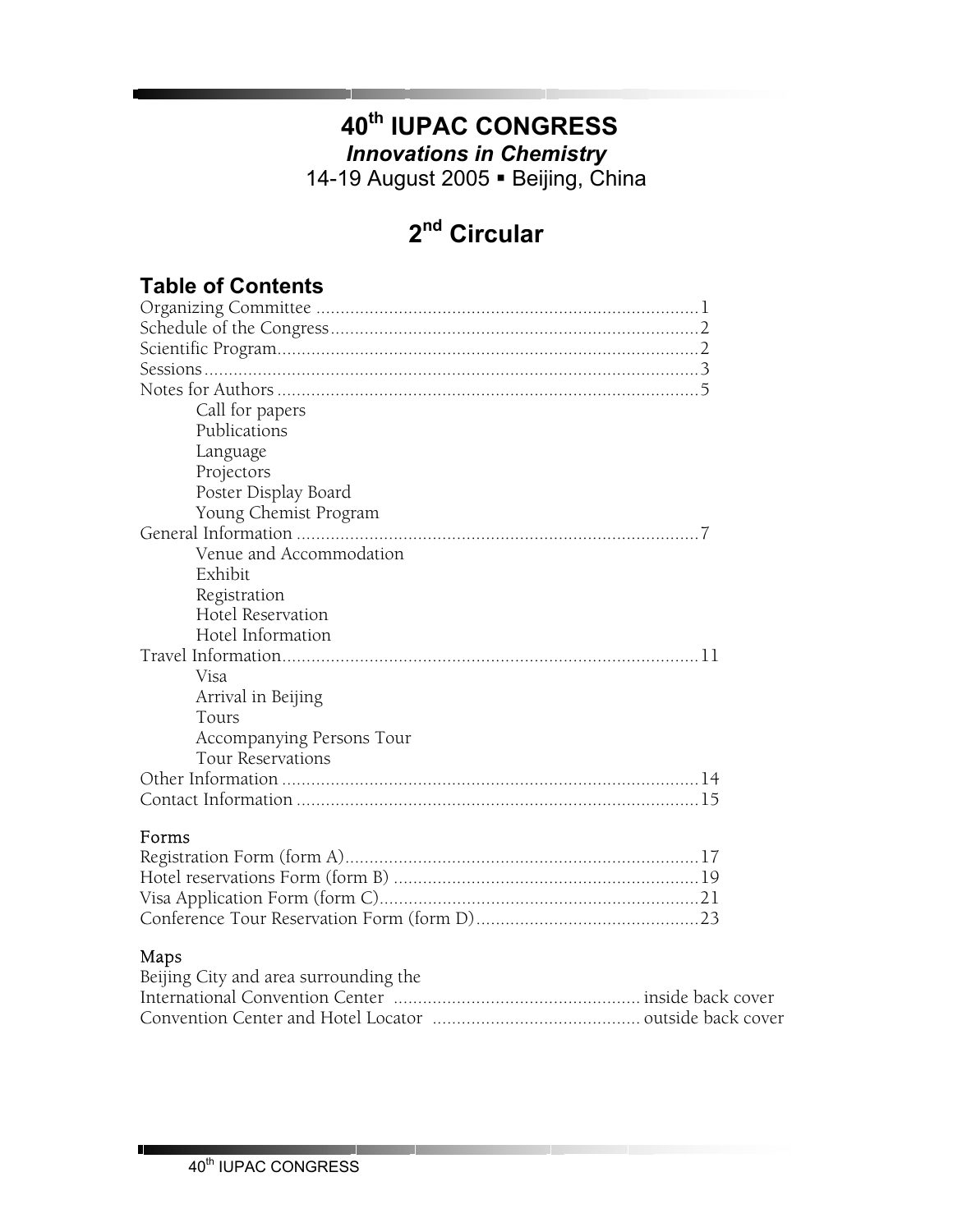# **40th IUPAC CONGRESS**

President: Chunli Bai **General Secretary**: Jiannian Yao

## **Organizing Committee:**

Chairman: Chunli Bai Members: Jinpei Cheng Long Lu Fu Xi Zhi Fang Yitai Qian Jiannian Yao Shouhua Feng Yong Qiu Daoben Zhu Huadong Guo Lijun Wan Zhongfan Liu Jiming Wang

#### **International Advisory Board:**

Chairman: Leiv K. Sydnes (Norway) Members: Chunli Bai (China) Jiming Wang (China) Jinpei Cheng (China) Pieter S. Steyn (South Africa) Charles M. Lieber (USA) Yutai Zhang (China) Nicole J. Moreau (France) Qinping Zhao (China) Oleg M. Nefedov (Russia) Daoben Zhu (China) Ryoji Noyori (Japan, Nobel Laureate)

Akira Fujishima (Japan) John E. Walker (UK, Nobel Laureate) Alan J. Heeger (USA, Nobel Laureate) Kurt Wüthrich (Switzerland, Nobel Laureate) Bryan Henry (Canada) Ahmed Zewail (USA, Nobel Laureate)

#### **Program Committee:**

| Jinliang Qiao          | Yuliang Yang |                      | Liangren Zhang                                           |
|------------------------|--------------|----------------------|----------------------------------------------------------|
| Feng Qiu               | GangYu       | Lihe Zhang           |                                                          |
| Erkang Wang            | Zhiwu Yu     | Qifeng Zhou          |                                                          |
| Xiaobai Xu             |              |                      | Wenxiang Zhu                                             |
| <b>Local Committee</b> |              |                      |                                                          |
| Chairman: Zhi Fang     |              |                      |                                                          |
|                        |              |                      |                                                          |
| Bin Jiao               | Dianyou Liu  | Jun Liu              | Suxia Liu                                                |
|                        |              | Secretary: Xibai Qiu | Vice Chairmen: Zhongfan Liu and Yong Qiu<br>Cunhao Zhang |

Xibai Qiu Shaowen Wang Zhenzhu Wu Cheng Ye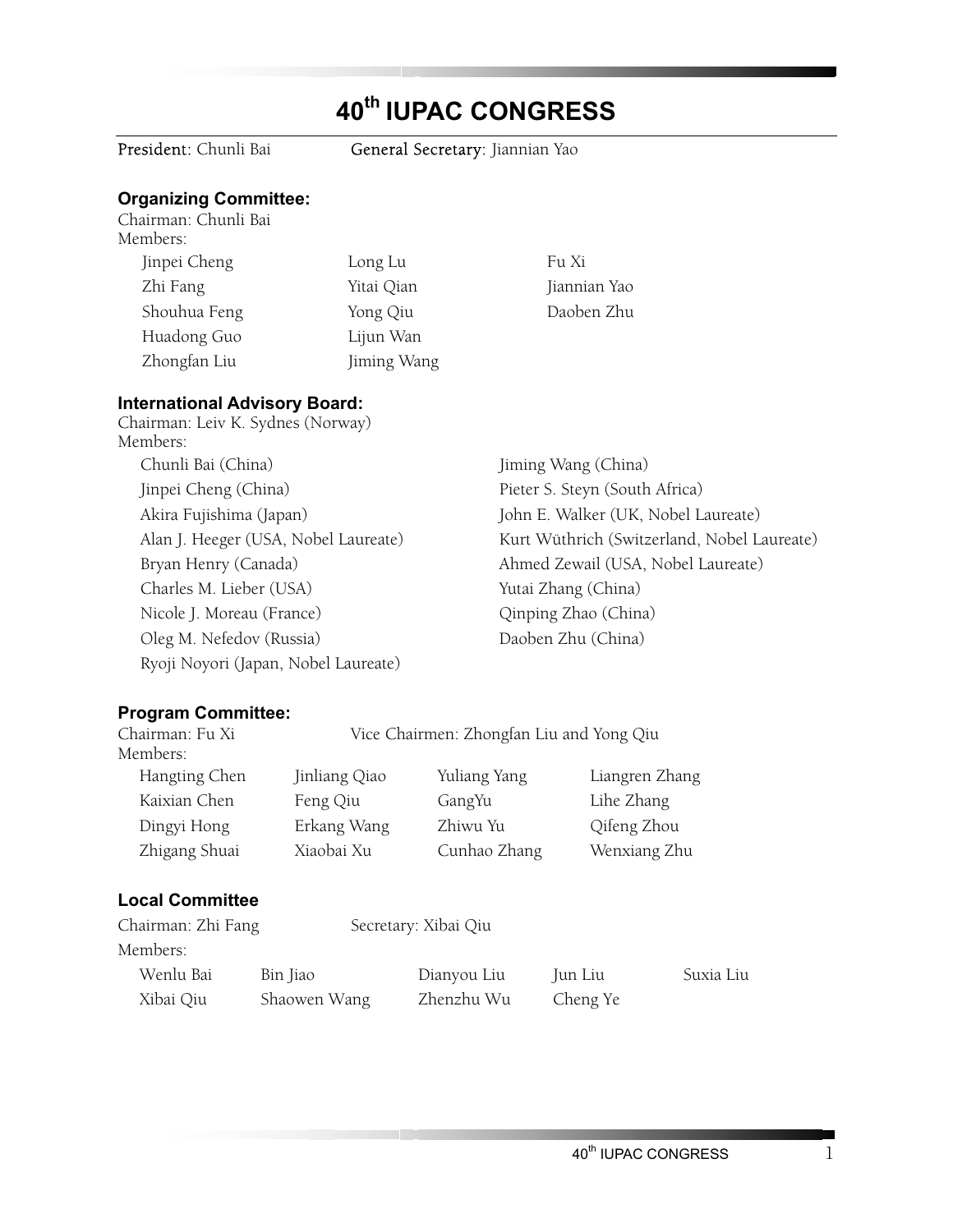## **SCHEDULE OF THE CONGRESS**

| <b>Date</b> | <b>Morning</b>          | <b>Afternoon</b> | <b>Evening</b> |
|-------------|-------------------------|------------------|----------------|
| Sunday      | Registration            |                  |                |
| August 14   |                         |                  | Reception      |
| Monday      | <b>Opening Ceremony</b> |                  |                |
| August 15   | & Plenary Lecture       | Oral Session     |                |
| Tuesday     | Plenary Lecture         |                  |                |
| August 16   | Oral Session            | Oral Session     | Entertainment  |
| Wednesday   | Plenary Lecture         |                  |                |
| August 17   | Oral Session            | Poster Session   | Poster Session |
| Thursday    |                         |                  |                |
| August 18   | Oral Session            | Oral Session     | <b>Banquet</b> |
| Friday      | Plenary Lecture         |                  |                |
| August 19   | Oral Session            | Oral Session     |                |

## **SCIENTIFIC PROGRAM**

## Plenary Lectures

| Prof. Akira Fujishima (University of Tokyo, Japan)                                         |
|--------------------------------------------------------------------------------------------|
| "Water Photolysis and Photocataytsis—How to Extend Fundamental Findings to Actual          |
| Applications"                                                                              |
| Prof. Alan J. Heeger (Nobel Laureate, University of California at Santa Barbara, USA)      |
| "Semiconducting and Metallic Polymers: From 'Plastic Electronics' to Novel Biosensors"     |
| Prof. Jianguo Hou (University of Science and Technology of China, China)                   |
| "Study of Single Molecules and their Assembly by Scanning Tunneling Microscopy"            |
| Prof. Charles M. Lieber (Harvard University, USA)                                          |
| "Nanoscience and the Pathway to Nanotechnologies"                                          |
| Prof. William N. Lipscomb, (Nobel Laureate, Harvard University, USA)                       |
| "Structure and Functions in Chemistry and Biology: Experimental and Computational Studies" |
| Prof. Yuri Oganessian (Joint Institute of Nuclear Research, Russia)                        |
| "Synthesis and Decay Properties of Superheavy Elements"                                    |
| Prof. John E. Walker (Nobel Laureate, University of Cambridge, UK)                         |
| To be announced                                                                            |
| Prof. Jiming Wang (SINOPEC, China)                                                         |
| "Petrochemical Technology of China in a New Century"                                       |
| Prof. Kurt Wüthrich (Nobel Laureate, ETH, Switzerland)                                     |
| "The NMR View of Proteins—From Structural Biology to Structural Genomics"                  |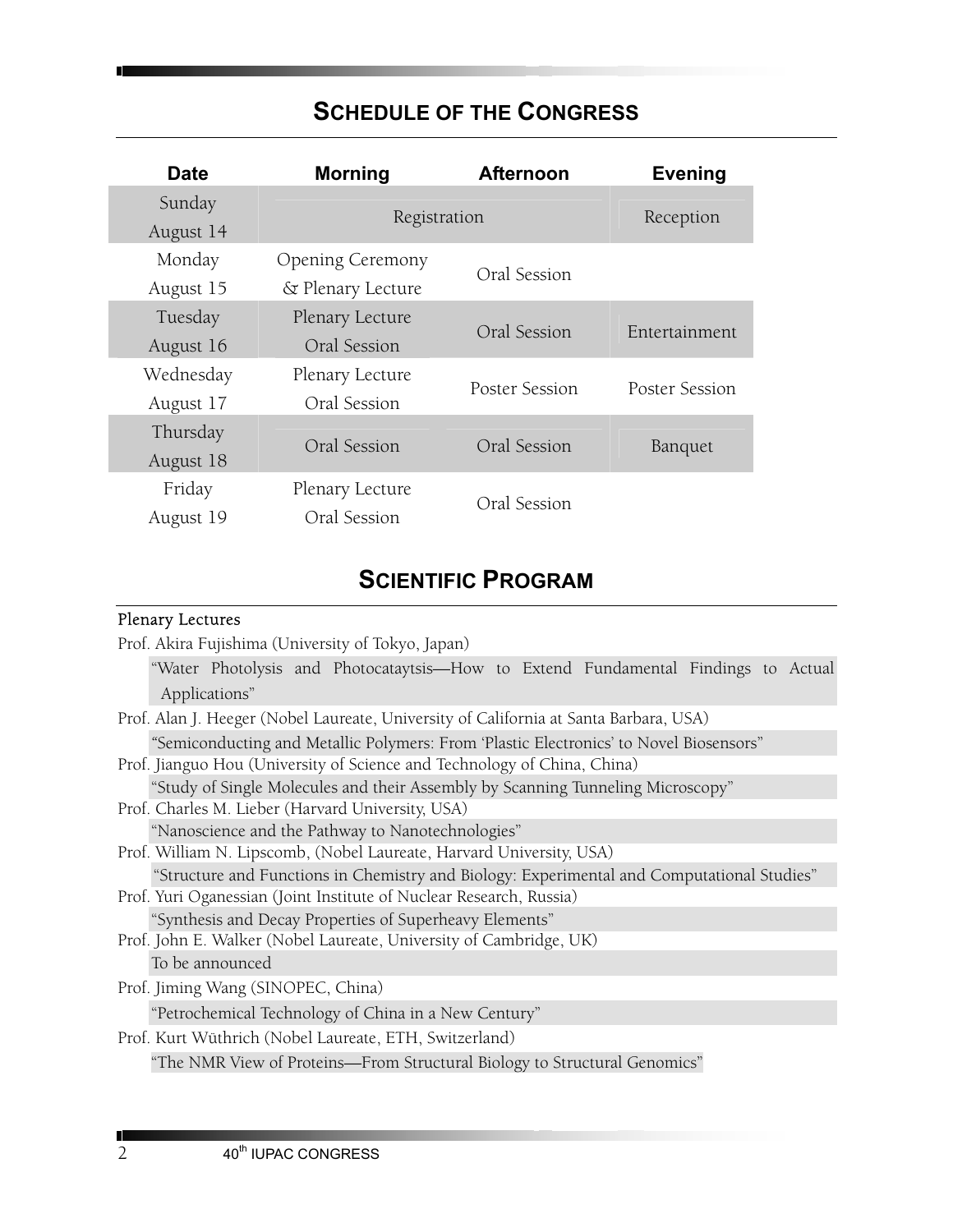#### **Session 1: Environmental Chemistry and Green Chemistry**

Chairman: Xiaobai Xu (China) Co-Chairman: Willie Peijnenberg (Netherlands) Chairman Assistant: GangYu (China) Invited Speakers: Mingyuan He (China) Laura McConnell (USA)<br>
Ole Hertel (Denmark) Nicola Senesi (Italy) Ole Hertel (Denmark) Nicola Senesi (Italy)<br>Leo Klasinc (Croatia) Nicola Senesi (Italy) Werner Koerdel (Germany) Chao-Jun Li (Canada) Xiaobai Xu (China)

Pietro Tundo (Italy)<br>R. Donald Wauchope (USA)

#### **Session 2: Chemistry in the Life Sciences and Chemical Biology**

Chairman: Lihe Zhang (China) Co-Chairman: George M. Blackburn (UK) Chairman Assistant: Liangren Zhang (China) Invited Speakers: George M. Blackburn (UK) S. L. Schreiber (USA) Mary Garson (Australia) W. J. Stec (Poland) Sung Soo Kim (Korea) Kazunari Taira (Japan) Virinder Parmar (India)

#### **Session 3: Materials Chemistry, Supermolecular Chemistry, and Nanochemistry**

Chairman: Yuliang Yang (China) Co-Chairman: Shouheng Sun (USA) Chairman Assistant: Feng Qiu (China) Invited Speakers: Makoto Fujita (Japan) Xi Zhang (China) Shouheng Sun (USA) Dongyuan Zhao (China) Younan Xia (USA)

#### **Session 4: Information Technology in Chemistry and Computational Chemistry**

Chairman: Kaixian Chen (China) Co-Chairman: J. Andrew McCammon (USA) Chairman Assistant: Zhigang Shuai (China) Invited Speakers:

Jean-Marie Andre (Belgium) Benoit Roux (USA)<br>Ivet Bahar (USA) Andrej Sali (USA) Weihai Fang (China) Walter Thiel (Germany)<br>Hualiang Jiang (China) Greg Voth (USA) Hualiang Jiang (China)<br>Jianpeng Ma (USA) J. Andrew McCammon (USA) Debashis Mukherjee (India) Zhongzhi Yang (China)

Hiroshi Nakatsuji (Japan) Andrej Sali (USA) Yundong Wu (HK, China)<br>Weitao Yang (USA)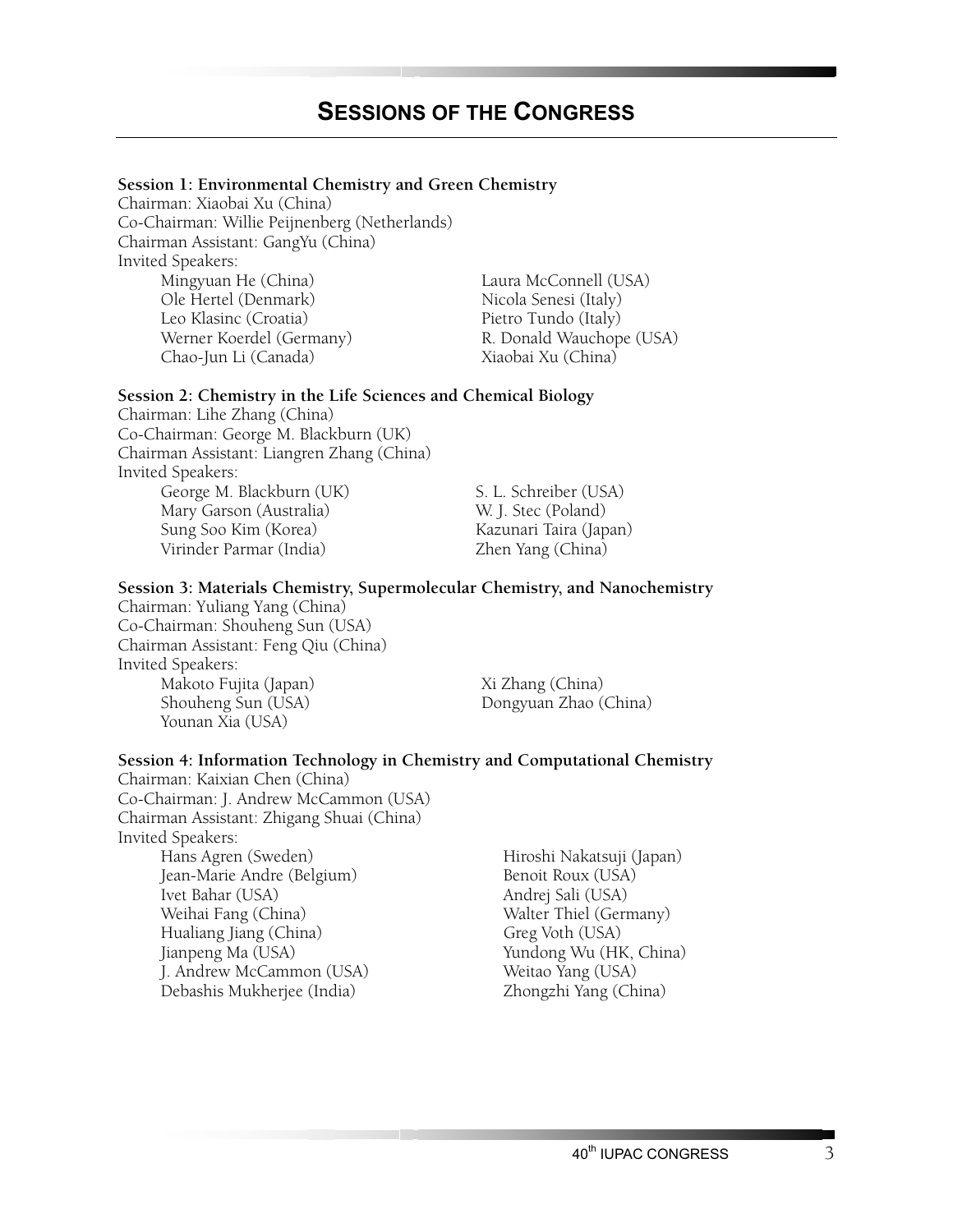#### **Session 5: Innovation in Physical Chemistry and Biophysical Chemistry—Research Methods and Techniques**

Chairman: Cunhao Zhang (China) Co-Chairman: Ron D. Weir (Canada) Chairman Assistant: Zhiwu Yu (China) Invited Speakers:

> W. Baumeister (Germany) Dan Neumark (USA) Akira Inaba (Japan) Zhongqun Tian (China) Deborah Leckband (USA) Xinsheng Zhao (China)

Phil Bartlett (UK) Gerard Meijer (Germany)

#### **Session 6: Innovation in Methodology, Techniques, and Instrumentation in Analytical Chemistry**

Chairman: Erkang Wang (China) Co-Chairman: Masuo Aizawa (Japan) Chairman Assistant: Hangting Chen (China) Invited Speakers: Christian Amatore (France) Zhaolun Fang (China) Fred C. Anson (USA) Roger Guilard (France)<br>A.M. Bond (Australia) Royce W. Murray (USA) Norman J. Dovichi (USA)

Royce W. Murray (USA)<br>Ruqing Yu (China)

#### **Session 7: Innovation in Chemical Education and Teaching Methods**

Chairman: Qifeng Zhou (China) Co-Chairman: Peter Atkins (UK) Chairman Assistant: Wenxiang Zhu (China) Invited Speakers:<br>Peter Atkins (UK) Warren Beasley (Australia) Ito Masato M. (Japan) Mei-Hung Chiu (Taiwan, China) Choon H. Do (Korea)

Mary Kirchoff (USA)<br>Ito Masato M. (Japan)

## **Session 8, Innovation in the Chemical and Petrochemical Industries and "Responsible Care"**

**for Society**  Chairman: Dingyi Hong (China) Co-Chairman: Walter Kaminsky (Germany) Chairman Assistant: Jinliang Qiao (China) Invited Speakers:

Wuxiong Chen (Taiwan, China) G. A. Mansoori (USA) Dingyi Hong (China) Senughoon Oh (Korea) Dejun Jiang (China) Stephen J Stanley (USA) Walter Kaminsky (Germany) UOP corporation (USA) Y. A. Liu (USA)

### Sub-session on COCI's Safety Training Program

Chairman: Mark Cesa (USA)

#### *The final list of invited speakers will be published in the program of the Congress.*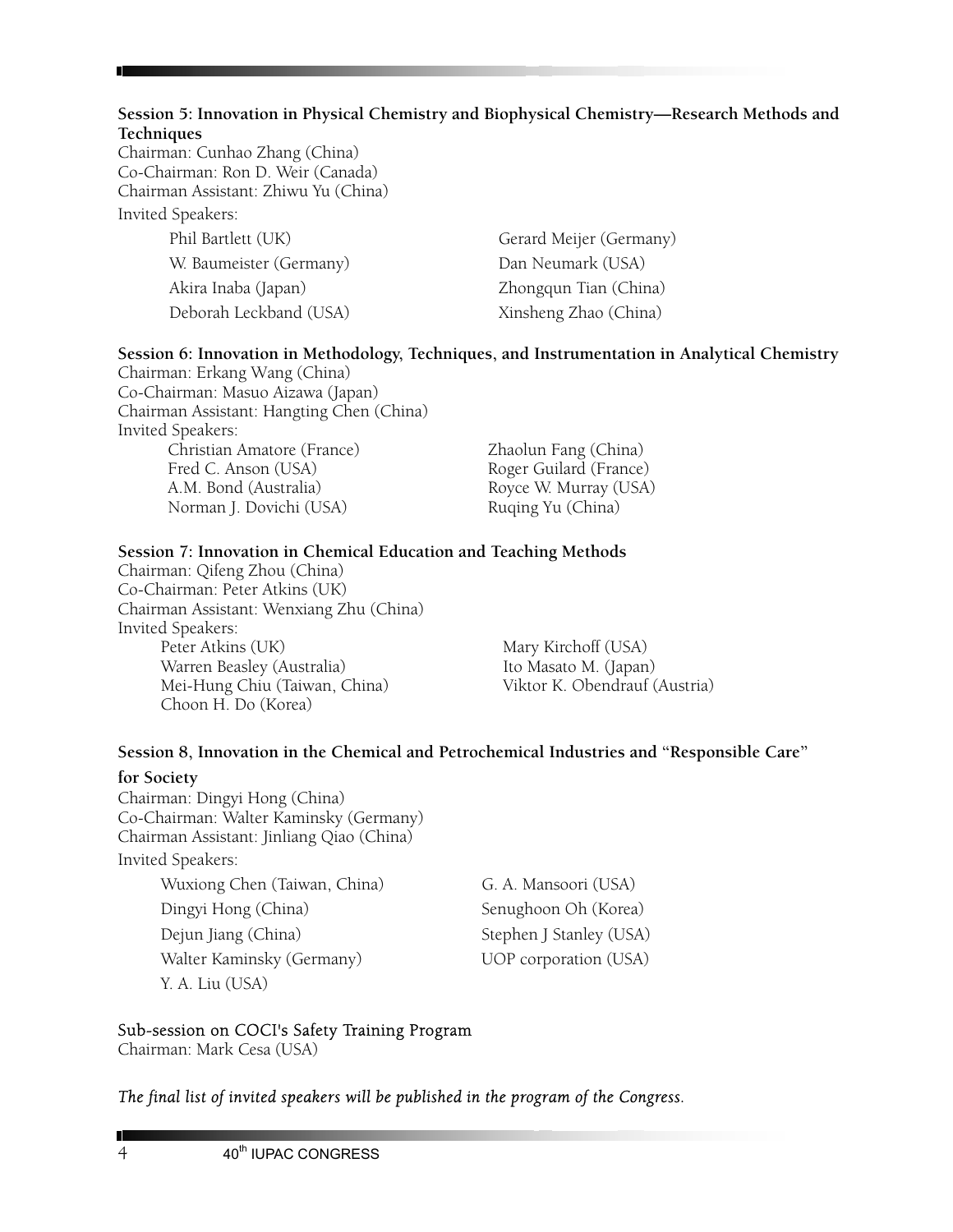## **NOTES FOR AUTHORS**

#### **Call for Papers**

Contributed papers should be in the form of either oral or poster presentations. Participants wishing to present papers are invited to submit an abstract of no more than one page. (For plenary and invited lectures, 2 pages are allowed.) The paper size of the abstract should be 21 x 29.5 cm (A4) with a margin of 3 cm on the top and bottom and 2.5 cm on the right and left. The abstract should be formatted using *"Times New Roman"* font throughout, single-spaced paragraphs, capitalized titles using 14 pt. type, and 12 pt. type for the body text. A template of the abstract has been prepared and can be downloaded from the conference Web site. The abstract should be submitted as a ".doc" file by e-mail attachment or on a 3.5*"* floppy disk to the Secretariat before 30 April 2005*.* (If submitting an abstract by regular mail, please include a camera-ready copy printed on white paper using a laser printer.) The abstract book is to be distributed at the registration desk. Since abstracts will be printed as received, all authors are responsible for providing complete and accurate abstracts.

The abstract can also be submitted at the Congress Web site: <www.iupac-congress05.org.cn> or <www.ccs.ac.cn/iupac2005.htm>.

The address for the Secretariat is as follows:

Prof. Xibai QIU Secretary of IUPAC–2005 c/o Chinese Chemical Society PO Box 2709, Beijing 100080, China Tel: +86-10-62568157, 62564020 Fax: +86-10-62568157 E-mail: qiuxb@iccas.ac.cn

#### **Publications**

The plenary lectures will be published in *Pure and Applied Chemistry*. Other papers will be published in the Abstract Book of the Congress.

#### **Language**

The conference working language is English.

#### **Projectors**

Overhead projectors and computer-aided projectors (for Microsoft PowerPoint presentations only) will be available. Mac computers will not be available for PowerPoint presentations. Mac users can connect to the computer-aided projectors if they bring their own computer and connecting cord.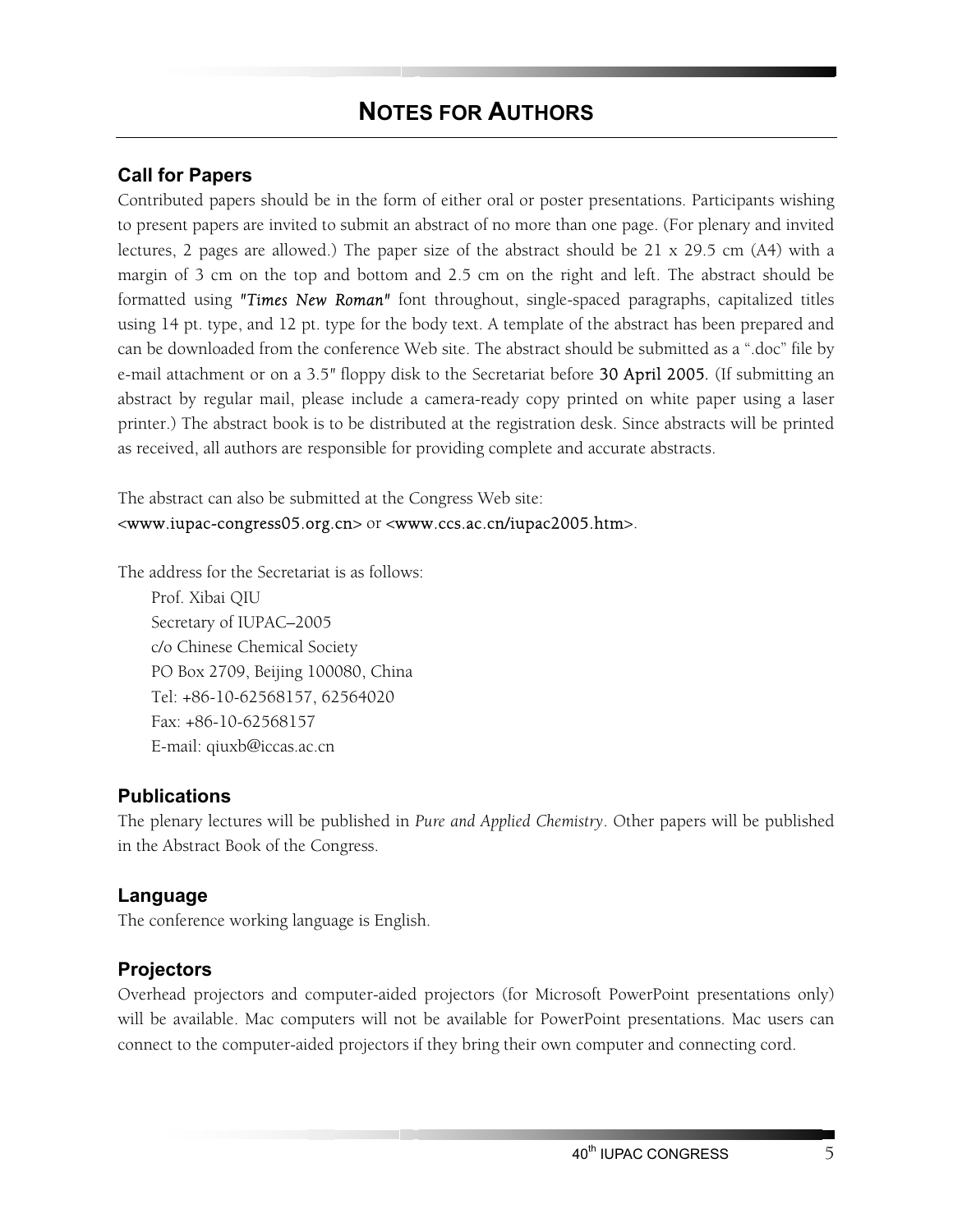## **Poster Display Board**

A 90-cm width and 120-cm height board will be allotted for each poster display.

## **Young Chemists Program**

To encourage young chemists to participate in the  $40<sup>th</sup>$  IUPAC Congress, the organizers have established two different programs, both offering travel assistance. The first program is especially targeted to young chemists from developing and economically disadvantaged countries; the second is open to chemists from any country.

For each program about 30 and 20 awards, respectively, of up to USD 1500 will be made available to qualified candidates as a contribution toward their Congress registration fees and/or their travel expenses. Applications from candidates under age 40 are welcomed. Scientists from academia, government, or industry may submit applications directly to the Secretariat of the Congress.

There is no specific application form, but applicants are required to provide:

- letter of application
- brief CV
- confirmation of their current status and affiliation
- publication list
- letter of support from the appropriate department head, dean, or laboratory supervisor
- abstract of the poster or paper to be presented at the Congress
- estimates of the economy airfare to and from the Congress

The deadline for receipt of applications is 28 February 2005. Award of travel support will automatically include acceptance of your abstract. As all abstracts are subject to adjudication, those applicants whose applications for travel support are unsuccessful could still have their abstracts accepted. All applicants will be notified of the outcome by 15 March 2005.

Applications should be sent to:

Prof. Xibai QIU Secretary of IUPAC–2005 c/o Chinese Chemical Society PO Box 2709, Beijing 100080, China Fax: +86-10-62568157 E-mail: qiuxb@iccas.ac.cn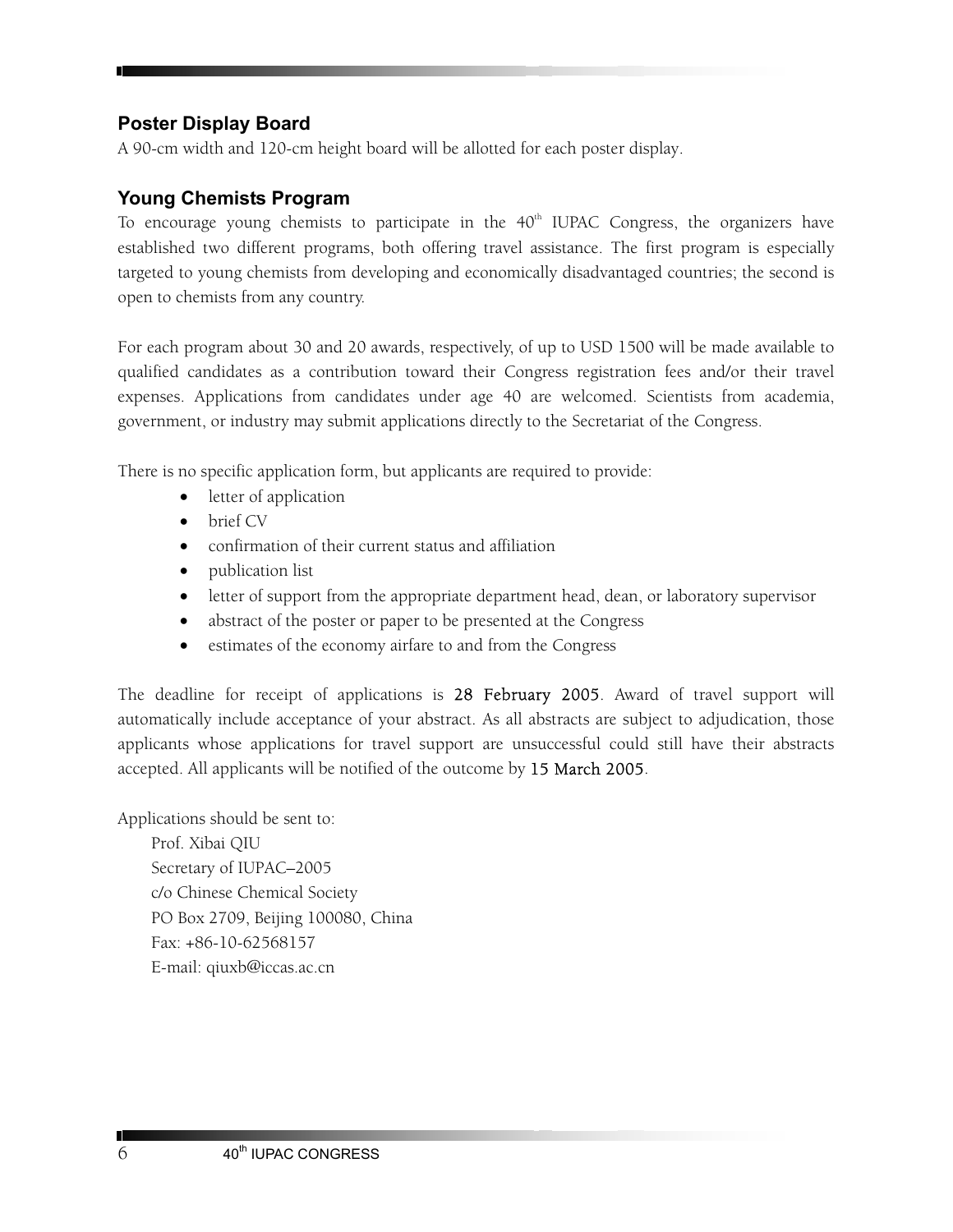#### **Venue and Accommodations**

The congress will be held at the Beijing International Convention Center (*1 on the map on outside back cover*), which is located at No. 8 Beichendong Road Chaoyang District. The nearly 69 000 square-meter convention center is one of China's biggest facilities specifically designed for conferences and exhibitions. It is an eight-floor building with two underground floors, comprising 50 conference halls and meeting rooms designed for functions with 10 to 2500 people. Indoor exhibition halls accommodate as many as 300 standard exhibition booths. Outside, the convention center's buildings are surrounded by beautiful gardens. Nearby hotels (5 star to 3 star and a less expensive one for students) are within 10- to 20-minute-walking distance and a shopping center is about a 10-minute walk from the convention center.

## **Exhibition**

An exhibition—featuring scientific instruments and equipment from leading manufacturers as well as books and journals—will be held during the conference. Interested companies should contact the Secretariat of IUPAC–2005 for the details.

#### **Registration**

Those who wish to attend the conference should fill out the enclosed Registration Form (Form A) and mail it to the Secretariat, or register at the Congress Web site, by 1 April 2005. <www.iupac-congress05.org.cn> or <www.ccs.ac.cn/iupac2005.htm>.

The registration fees are as follows:

| <b>Participants</b>         | Before 1 April 2005 | After 1 April 2005 |
|-----------------------------|---------------------|--------------------|
| <b>Active Participants</b>  | <b>USD 400</b>      | <b>USD 480</b>     |
| <b>IUPAC Affiliates</b>     | <b>USD 360</b>      | <b>USD 435</b>     |
| <b>GA Participants</b>      | <b>USD 100</b>      | <b>USD 450</b>     |
| Students                    | <b>USD 240</b>      | <b>USD 310</b>     |
| <b>Accompanying Persons</b> | <b>USD 200</b>      | USD 240            |

• Fees for the active participants will cover all scientific sessions, a copy of the Abstract Book, all printed materials of the congress, a welcome reception, and entertainment.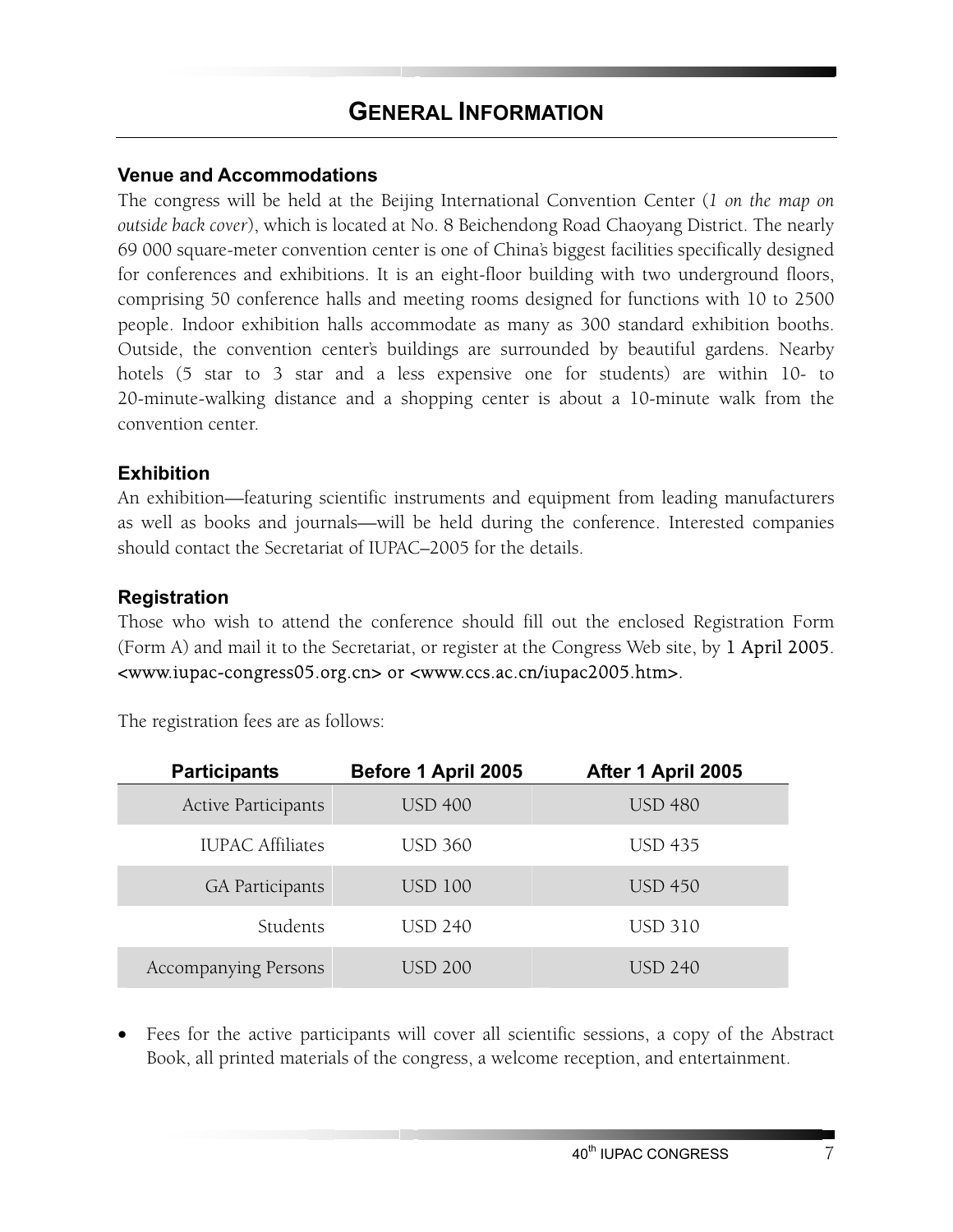- IUPAC Affiliates should send a copy of their IUPAC Affiliate Membership Certificate with their registration.
- Students should send a letter from their supervisor along with their registration. The student fees cover the same benefits as for active participants.
- Fees for accompanying persons will cover a welcome reception, memorial gift, and entertainment.
- The banquet fee is USD 60 per person and may be paid at the registration desk.
- The registration fee should be paid in US dollars in one of the following ways:
	- i) by bank transfer:

Bank Name: Beijing City Commercial Bank SWIFT Code: BJCNCNBJ Account Name: Chinese Chemical Society Account Number: 01090302901420105000762 Please write your name and "IUPAC-2005" on your bank transfer

ii) by bank draft payable to the Chinese Chemical Society/IUPAC–2005. Mail to: Prof. Xibai QIU Secretary of IUPAC-2005 c/o Chinese Chemical Society POB 2709, Beijing 100080 China Please write your name and "IUPAC-2005" on your bank draft

iii) by credit card

Due to Chinese government rules, participants cannot pay in advance by credit card. However, participants can pay by credit card at the registration desk, but there will be a service charge of 4% and the registration fee will be the higher rate that is in effect after 1 April 2005.

Note: No personal checks are accepted. Participants are asked to bring their receipts showing that their registration fees have been paid.

## **Cancellation of Registration**

Cancellations should be made in writing to the Secretariat. The amount of refund will depend on the date when the cancellation notice is received.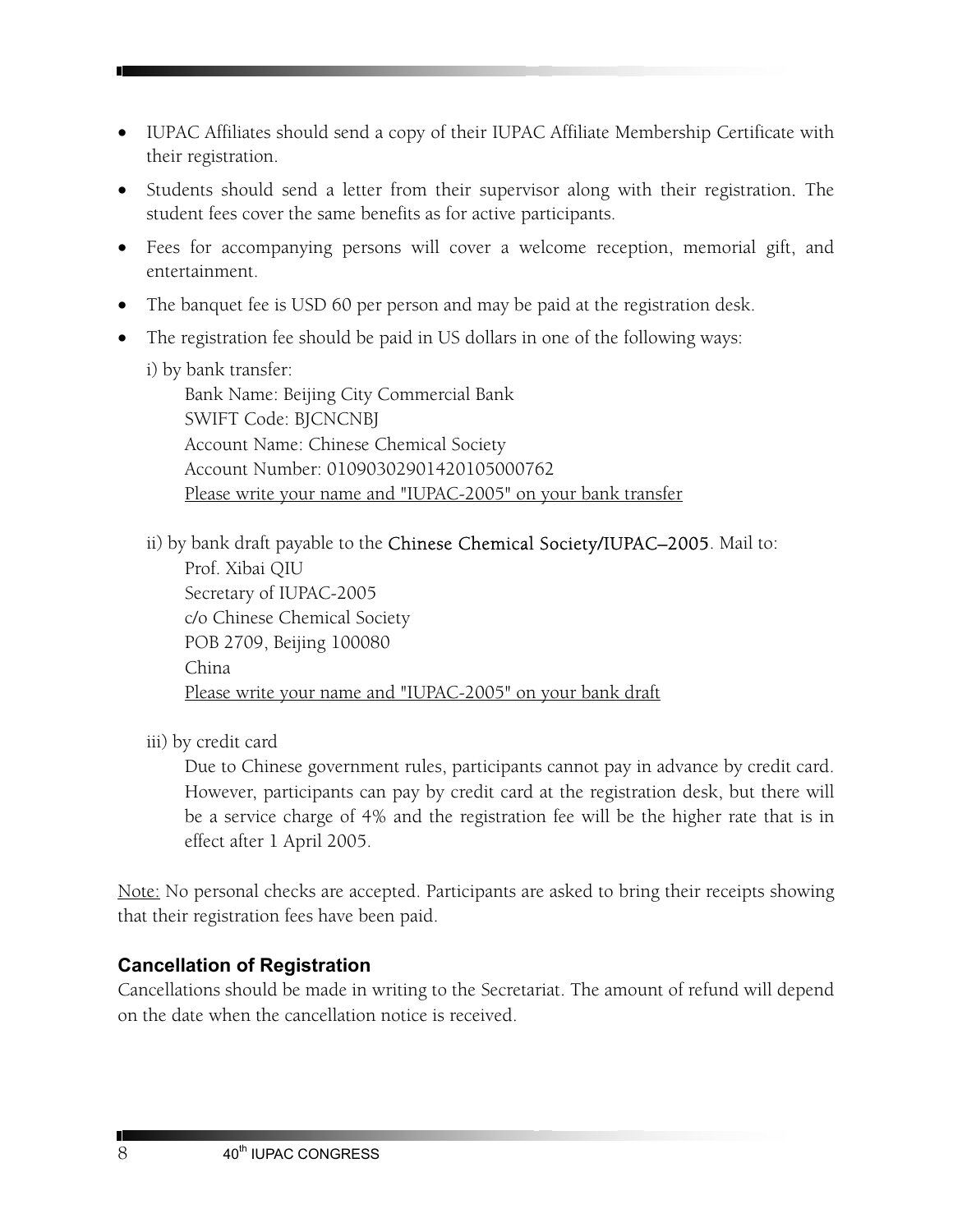| <b>Date Received</b>     | Rate of Refund** |
|--------------------------|------------------|
| on or before 1 June 2005 | 90%              |
| after 1 June 2005        | $50\%$ *         |
| after 1 August 2005      | $30\%$ *         |

*\*An Abstract Book will be sent to each cancelled registrant within eight weeks after the conference. \*\*All refunds will be made with eight weeks after the conference.*

## **Hotel Reservation**

Please apply for hotel room reservations with the enclosed Hotel Room Reservation Form (Form B) not later than **15 June 2005** or on the Congress Web site:

<**www.iupac-congress05.org.cn**> or <**www.ccs.ac.cn/iupac2005.htm**>. You must send Form B to either the Hotel or the Conference Secretariat as indicated in the column labeled "Contact" in the table on page 10.

## **Hotel Information** *(see map on outside back cover)*

Beijing Continental Grand Hotel (*2 on the map*) is a four-star hotel and is the closest to the Beijing International Convention Center. There is a corridor connecting the hotel to the convention center.

Crowne Plaza Park View Wuzhou Beijing (*3 on the map*) is a five-star hotel that is located near the Beijing Continental Grand Hotel and is a 3-minute walk from the convention center.

Beijing Foreign Experts Building (*4 on the map*) is a four-star hotel located at the southeast corner of the Jianxiang Bridge. The hotel is 1200 meters from the convention center (two bus stops away).

Beijing Tibet Hotel (5 *on the map*) is a three-star hotel located at 118 Beisihuan Dong Road that is 1000 meters from the convention center.

National Jude Hotel (6 *on the map*) is a three-star hotel located at 19 huizhongli, Yayuncun, only a 10-minute walk the convention center.

Yayuncun Hotel (7 *on the map*) is a three-star hotel located at 8 Beisihuan Zhong Road, only a 10-minutes walk the convention center.

Huiyuan International Apartment (8 *on the map*) is in the same garden with the convention center and is only an 8-minute walk away.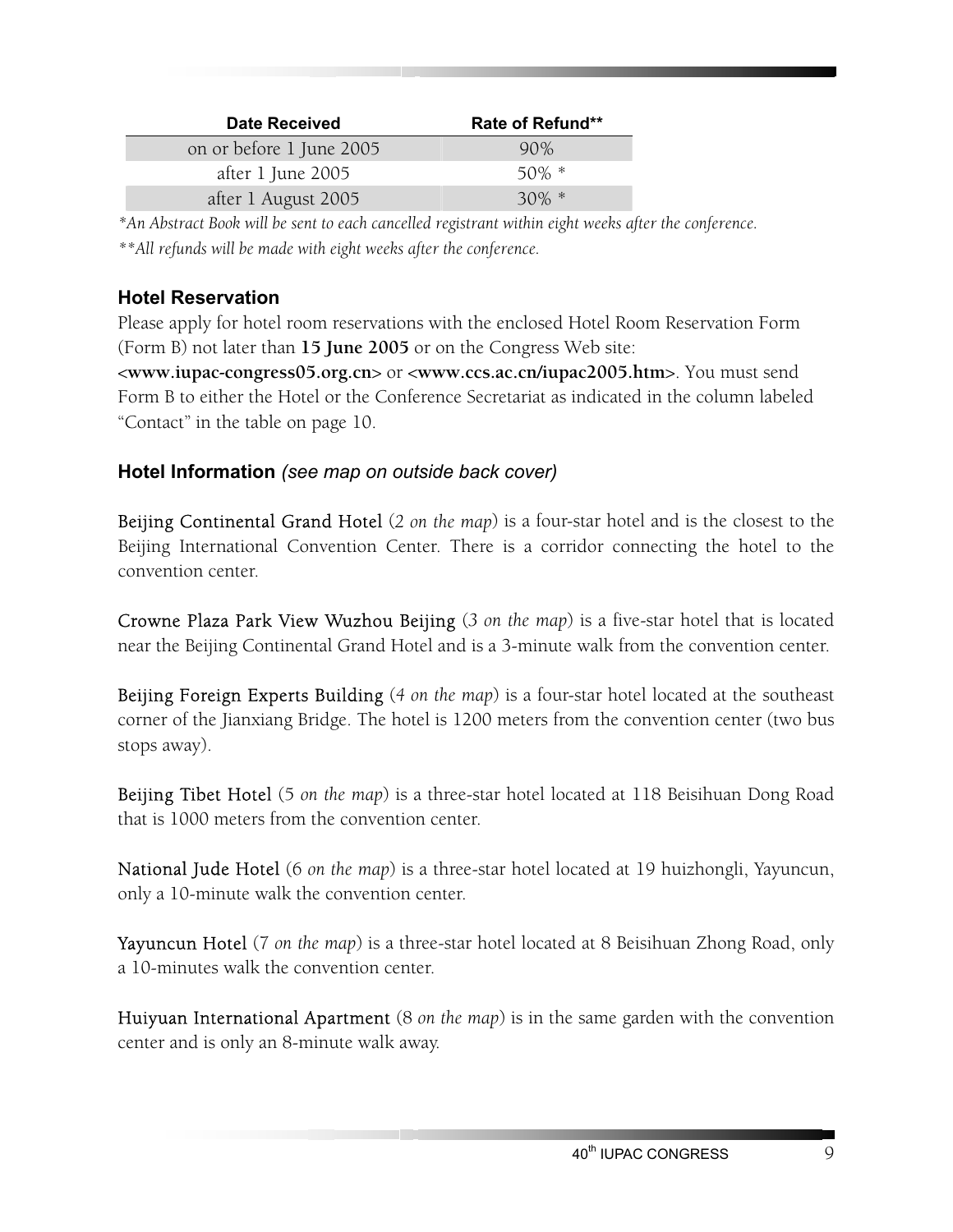The hotel rates are as follows:

|                                    |                                                                 | Rate*       | See NOTES below** |                |
|------------------------------------|-----------------------------------------------------------------|-------------|-------------------|----------------|
| <b>Hotel</b>                       | <b>Class</b>                                                    | (USD)/night | <b>Deposit</b>    | <b>Contact</b> |
| Beijing Continental                | standard room, single occupancy                                 | 85/room     | $\overline{A}$    | C              |
| Grand Hotel                        | standard room, double occupancy                                 | 93/room     | A                 | $\mathsf{C}$   |
|                                    | superior room, single occupancy                                 | $110$ /room | A                 | $\mathsf{C}$   |
| Crowne Plaza Park                  | superior room, double occupancy                                 | 126/room    | A                 | C              |
| View Wuzhou                        | deluxe Room, single occupancy                                   | 120/room    | $\boldsymbol{A}$  | C              |
|                                    | deluxe Room, double occupancy                                   | 136/room    | A                 | C              |
| Beijing                            | club superior room, single occupancy                            | 135/room    | $\overline{A}$    | C              |
|                                    | club superior room, double occupy                               | 151/room    | A                 | $\mathsf{C}$   |
|                                    | standard room, single occupancy                                 | 56/room     | $\mathbf{A}$      | $\mathsf{C}$   |
| Beijing Foreign                    | standard room, double occupancy                                 | $61$ /room  | A                 | С              |
| <b>Experts Building</b>            | suite, single occupancy (1 large bed)                           | 75/room     | A                 | $\mathsf{C}$   |
|                                    | suite, double occupancy (1 large bed)                           | 80/room     | A                 | C              |
|                                    | standard room                                                   | 52/room     | B                 | $\mathsf{C}$   |
| Beijing Tibet Hotel                | luxurious room (1 large bed)                                    | 65/room     | B                 | $\mathsf{C}$   |
|                                    | standard room, single occupancy                                 | 60/room     | $\boldsymbol{A}$  | $\mathsf{C}$   |
| National Jude                      | standard room, double occupancy                                 | 65/room     | $\boldsymbol{A}$  | С              |
| Hotel                              | business room, single occupancy                                 | 65/room     | A                 | $\mathsf{C}$   |
|                                    | business room, double occupancy                                 | 70/room     | A                 | C              |
| Yayuncun Hotel                     | standard room                                                   | 44/room     | A                 | D              |
| Huiyuan International<br>Apartment | Two or three rooms in one suite, one<br>or two beds in one room | 20/person   | $\boldsymbol{A}$  | $\mathbf D$    |

\*The rate includes breakfast.

\*\*NOTES:

- A. The deposit is equal to the one-day rate. Please send credit card number and authorization letter to the contact person with Form B.
- B. The deposit is equal to the one-day rate. Please send deposit by bank transfer to following account number: Bank Name: Beijing Dianmen Sub-branch Anhua office, Industrial and Commercial Bank of China Account No: 0200253809006738874

Account Name: Beijing Tibet Hotel, Tibet Xin Zhu Industry Co. Ltd.

- C. Send Form B to the hotel and contact with hotel directly for any information.
- D. Send Form B to the Congress Secretariat and contact with hotel directly for any information.

## **Cancellation of Hotel Reservations**

The cancellation notice should be received at least 2 weeks before the first night of the stay. Otherwise, no refund will be given.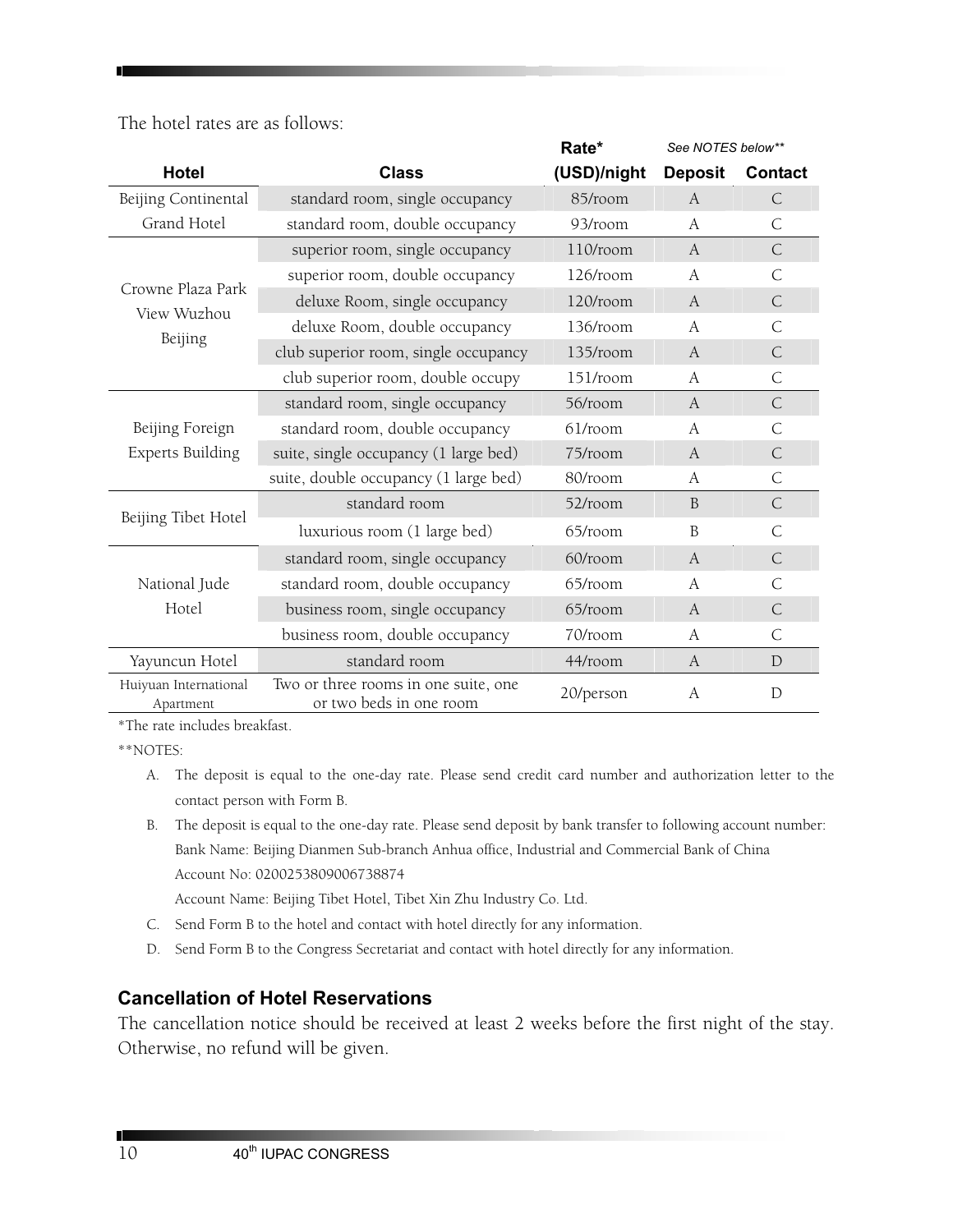## **Visas**

IUPAC sponsorship implies that entry visas will be granted to all bona fide chemists, provided the application is made not less than 3 months in advance. If a visa is not granted 1 month before the meeting, the applicant should notify the IUPAC Secretariat without delay.

Every foreign visitor entering China must be in possession of a valid passport. Please fill out personal information at the Web site of the Congress: <www.iupac-congress05.org.cn> or <www.ccs.ac.cn/iupac2005.htm> and/or send the Visa Application Form (Form C) to the Secretariat before 30 April 2005. You will receive a formal invitation for your visa application from the Chinese Embassy or Consulate. Please contact the Secretariat if you encounter a problem with your visa application.

## **Arrival in Beijing**

Participants can make their own way to the Beijing International Convention Center by taxi. The distance between the airport and the Hotel is about 30 km and the fare is less than USD 20. The note below will help you to get to the convention center:

*Please take me to*  The Beijing International Convention Center 请送我到亚运村国际会议中心

## **Tours**

A few post- and pre-conference tours, as well as accompanying person tours, have been arranged through Beijing North Star International Tourism, Co. Please visit their Web Site for details: <www.bnsit.com> or contact them directly at <ytb@bnsit.com>.

## Post-Conference Tours

## PT-1. Beijing—Xi'an (2)—Hangzhou (2)—Suzhou (1)—Zhouzhuang--Shanghai (1)

Dates: 21-27 August 2005 (6 nights)

Fee\*: USD 795/person (shared room) USD 930/person (single room)

End of the Tour: after breakfast of 27 August. Participants should make their own departure flight reservations.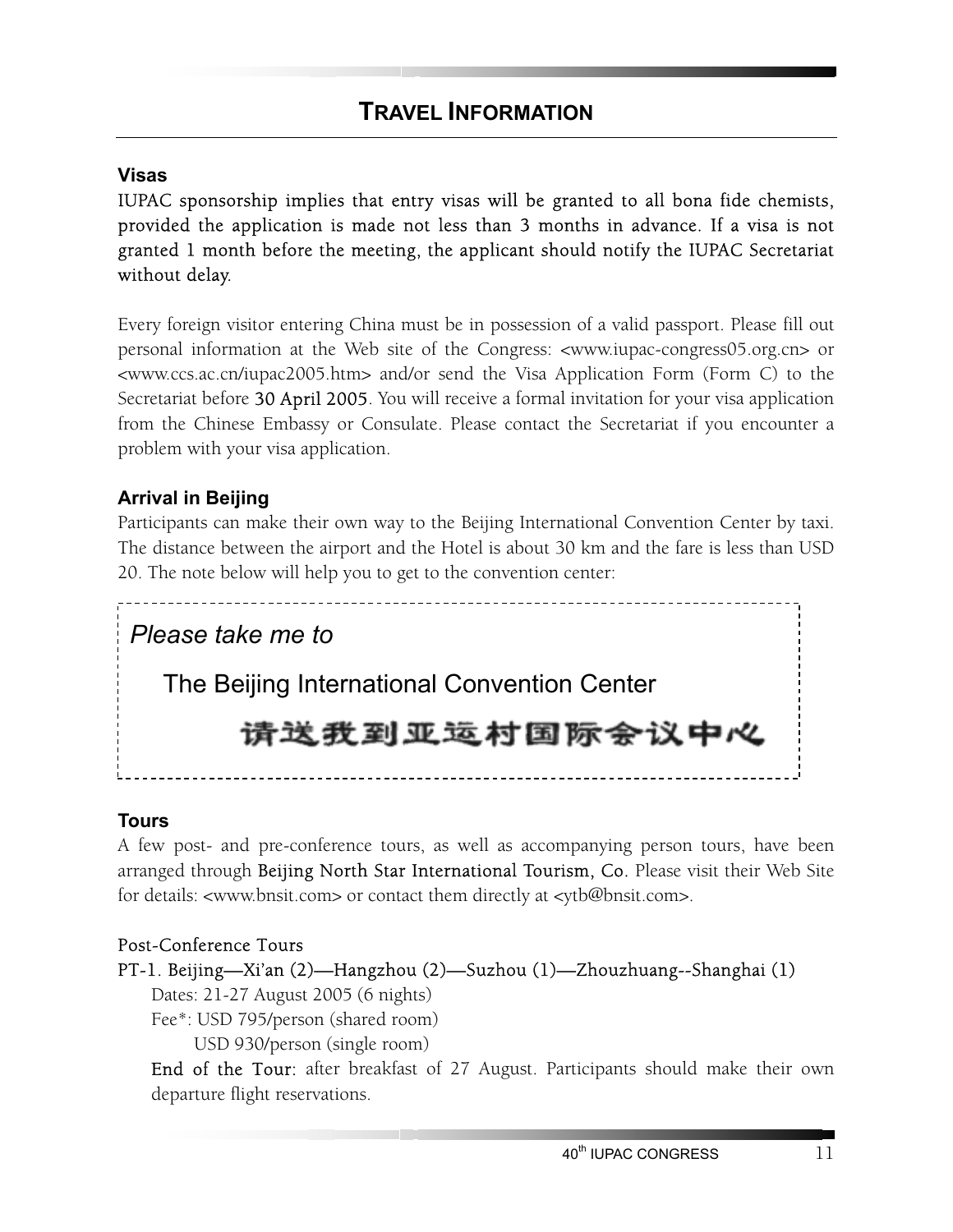## PT-2. Beijing—Kunming (1)—Lijiang (1)—Dali (1)—Kunming (1)—Guangzhou (1)

Dates: 21-26 August 2005 (5 nights)

Fee\*: USD 925/person (shared room)

USD 1025/person (single room)

End of the Tour: after breakfast on 26 August. Participants should make their own departure flight or train (to Hong Kong) reservations.

## PT-3. Beijing—Chengdu (1)—Lasha (3)—Chengdu (1)—Guangzhou (1)

Dates: 21-27 August 2005 (6 nights)

Fee\*: USD 1355/person (shared room)

USD 1585/person (single room)

End of the Tour: after breakfast on 27 August. Please make departure flight or train (to Hong Kong) reservation yourself.

## PT-4. Beijing—Chengdu (1)—Jiuzhaigou (2)—Chengdu (1)—Guangzhou (1)

Dates: 21-26 August 2005 (5 nights) Fee\*: USD 1045/person (shared room) USD 1175/person (single room) End of the Tour: Same as PT-2

Participants who have registered for a post-conference tour need to pay at the tour registration desk in the International Convention Center.

#### Pre-Conference Tour PC-1. Beijing—Chengde (1)—Beijing Date: 13-14 August 2005 (1 night) Fee: USD 115/person (shared room) USD 135/person (single room)

Those who wish to take part in the pre-conference tour should arrive in Beijing on 12 August and provide the Beijing North Star International Tourism Co. with the name of hotel at which they will be staying and their room number. Everyone who plans to take part in the pre-conference tour should meet in the lobby of Beijing Continental Grand Hotel at 8:00 a.m. on 13 August. The tours will come back to Beijing on 14 August.

*\*If only 6-9 persons are interested in a pre- or postconference-tour, the fee will be increased by about 10%. If less than 6 persons are interested in the tour, the fee will be increased by about 25%.*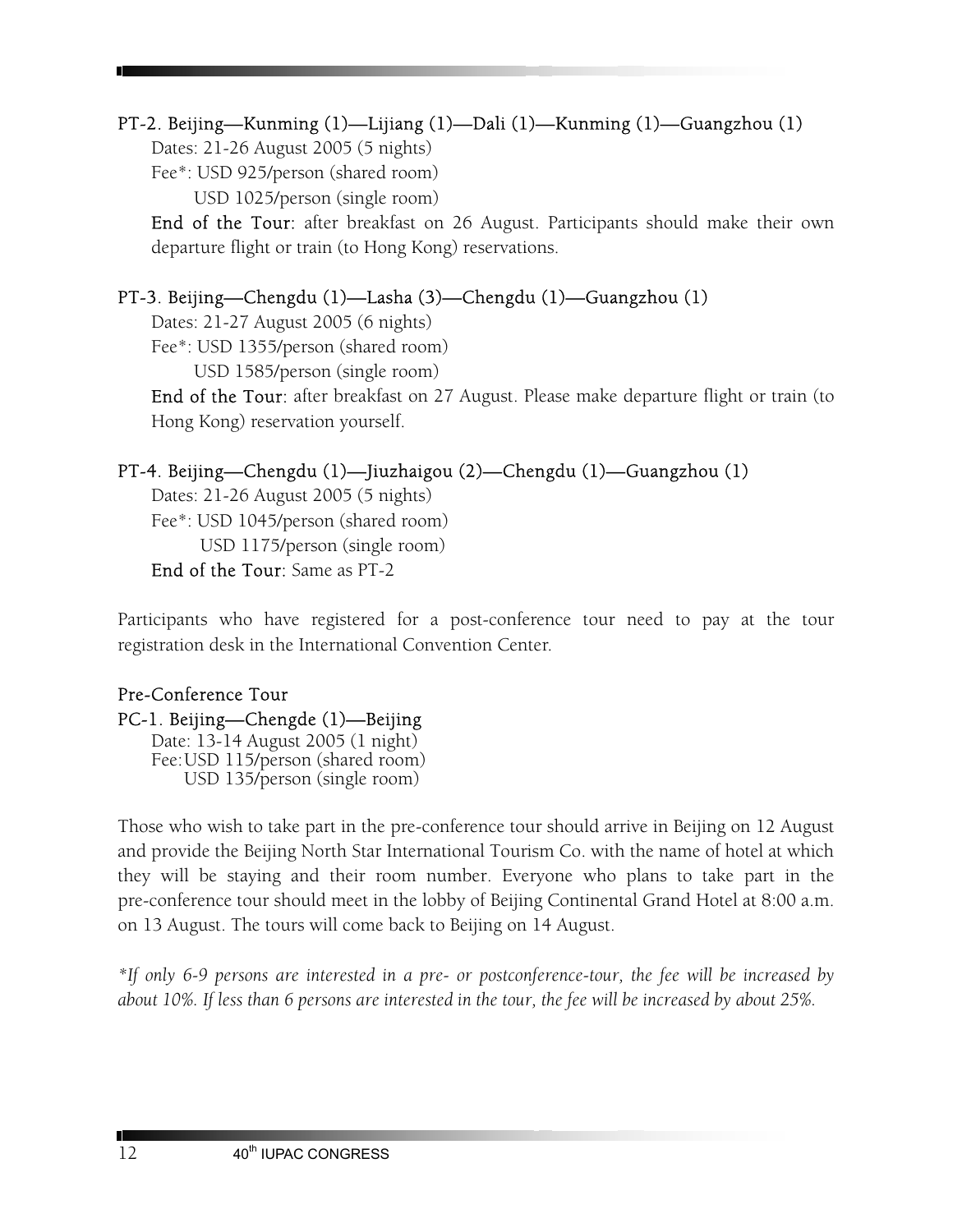## **Accompanying Persons Tour**

A program arranged by the Secretariat will provide accompanying persons an opportunity to appreciate traditional Chinese culture. The following tickets can be purchased at the registration desk during the conference, no later than 15:00 on the day before the tour.

| <b>Date</b>     | <b>Morning</b>            | Cost          | <b>Afternoon</b>    | Cost          |
|-----------------|---------------------------|---------------|---------------------|---------------|
| Aug.15 (Mon)    |                           |               | Forbidden City      | <b>USD 30</b> |
| Aug. 16 (Tue)   | Beihai Park & Jingshan    | <b>USD 25</b> | Marco Polo Bridge   | <b>USD 25</b> |
|                 | Park                      |               | & Great View Garden |               |
| Aug.17 (Wed)    | Great Wall and Ming Tombs |               |                     | $USD 55*$     |
| Aug. $18$ (Thu) | Temple of Heaven          | <b>USD 25</b> | Forbidden City      | <b>USD 30</b> |
|                 |                           |               |                     |               |
| Aug. 19 (Fri)   | Summer Palace             | <b>USD 25</b> | Beijing Hutong      | <b>USD 25</b> |
| Aug. 20 (Sat)   | Great Wall and Ming Tombs |               |                     | $USD 55*$     |
|                 |                           |               |                     |               |

\**The fee includes lunch.* 

## **Tour Reservations**

Please make reservations at the Web site of the Congress: <www.iupac-congress05.org.cn> or <www.ccs.ac.cn/iupac2005.htm> and fill out the Tour Application Form (Form D) and send it to the Beijing North Star International Tourism Co. directly.

The price for the pre- and post-conference tours includes intercity transportation, hotel accommodations, full meals, tour tickets, and guide service in each city. It does not include airport taxes and tips for tour guides and drivers. It is recommended that prior to each tour, everyone reconfirm his or her ticket status directly with the tour operator. Tickets, hotel accommodations, and other arrangements for pre- and post-conference tours will be reserved and guaranteed only for those whose tour payment is received **before 10 June 2005.** 

Payments must be made in USD by one of the following methods:

i) bank transfer:

Bank Name: Beijing Aoyuncun Sub-Branch, Bank of China Account Name: Beijing North Star International Tourism Co. SWIFT Code: BKCHCNBJ110 Account Number: 803202247608091001

Please write your name, tour program, and "IUPAC-2005" on bank transfer note.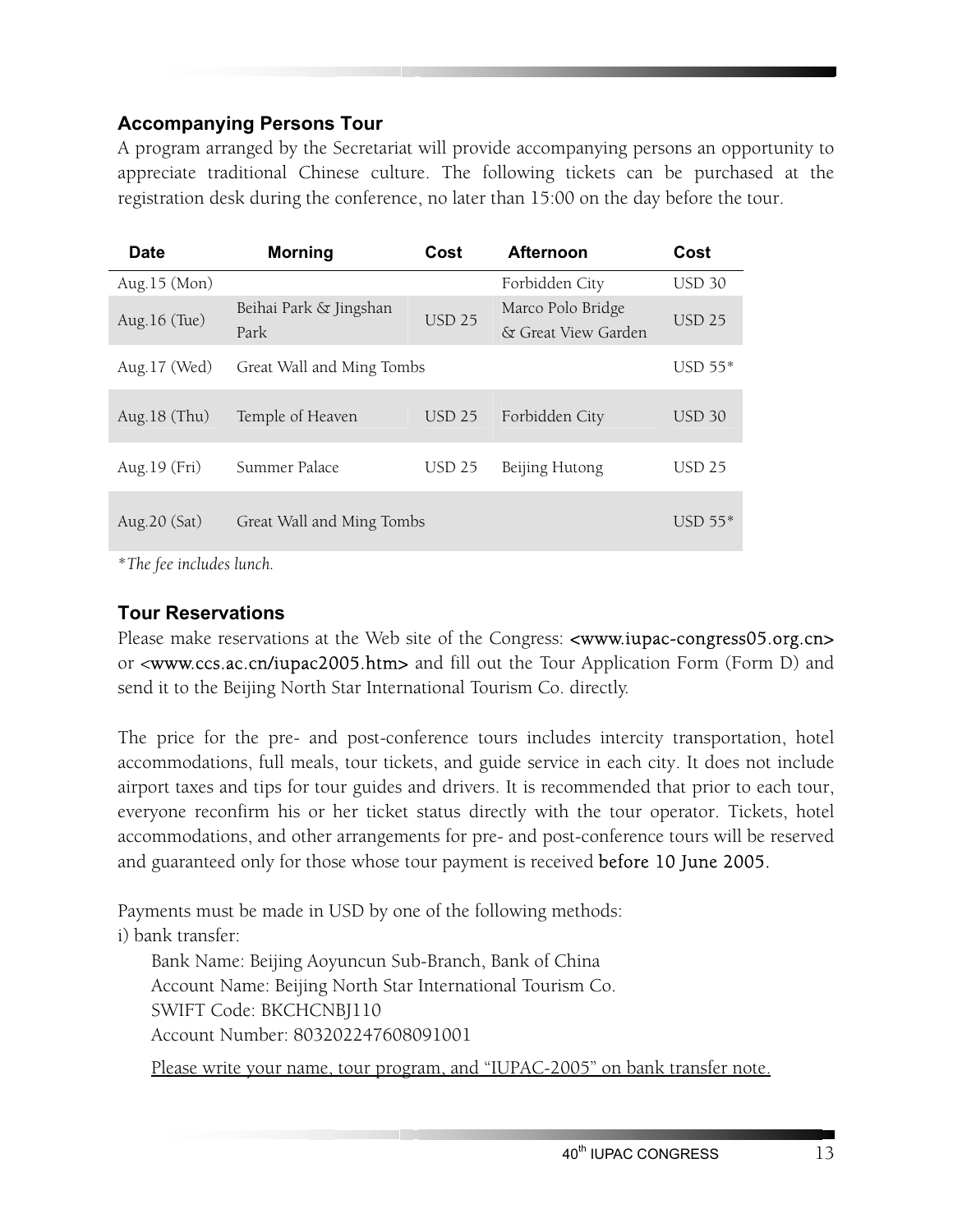ii) bank draft payable to: The Beijing North Star International Tourism Co. Mail to:

Mr. Enhong LAI No. 10, Quarter 3, Anhuili, Chaoyang District Beijing 100101 China

NOTE: No personal checks are accepted. Participants are asked to bring their receipts showing that their registration fees have been paid.

## Cancellation of Pre- and Post-Conference Tours

Cancellation notices should be received by the Beijing North Star International Tourism Co. The amount of refund will depend on the date when the cancellation notice is received.

| <b>Cancellation Notice Received</b>    | Refund Rate |
|----------------------------------------|-------------|
| 20 day before the tour starts          | 90%         |
| 10 day before the tour starts          | 80%         |
| 1 day before the tour starts           | 50%         |
| Less than 1 day before the tour starts | no refund   |

## **OTHER INFORMATION**

Beijing, the capital of the Peoples Republic of China, serves as the center of politics and culture, with an area of 16 800 square km and a population of 13 million. As the capital of seven ancient dynasties, Beijing has numerous imperial gardens and a great cultural heritage, including the famous Forbidden City (Palace Museum), Summer Palace, Temple of Heaven, Ming Tombs, and Great Wall. Beijing is also known for it traditional handicrafts; Cloisonné and silk flowers are popular examples. Local dishes are dominated by Shandong cuisine and imperial flavor, but different cuisines from all over China are also very popular in Beijing. Following the rapid development of tourism and transportation in the last decade, especially as a result of its successful bid to host the 2008 Olympics, Beijing has now become a world-famous, modern metropolitan city.

## Climate and Clothing

The temperature of Beijing during the conference period usually ranges from 20 to 32°C. The hotel and conference halls are all air-conditioned.

## Currency and Banking

The Chinese currency is RMB. Foreigners can make currency exchange at all banks and hotels using cash and traveler's checks. The exchange can also be made by credit card using special ATM machine. The rate of USD: RMB is about 1:8.2.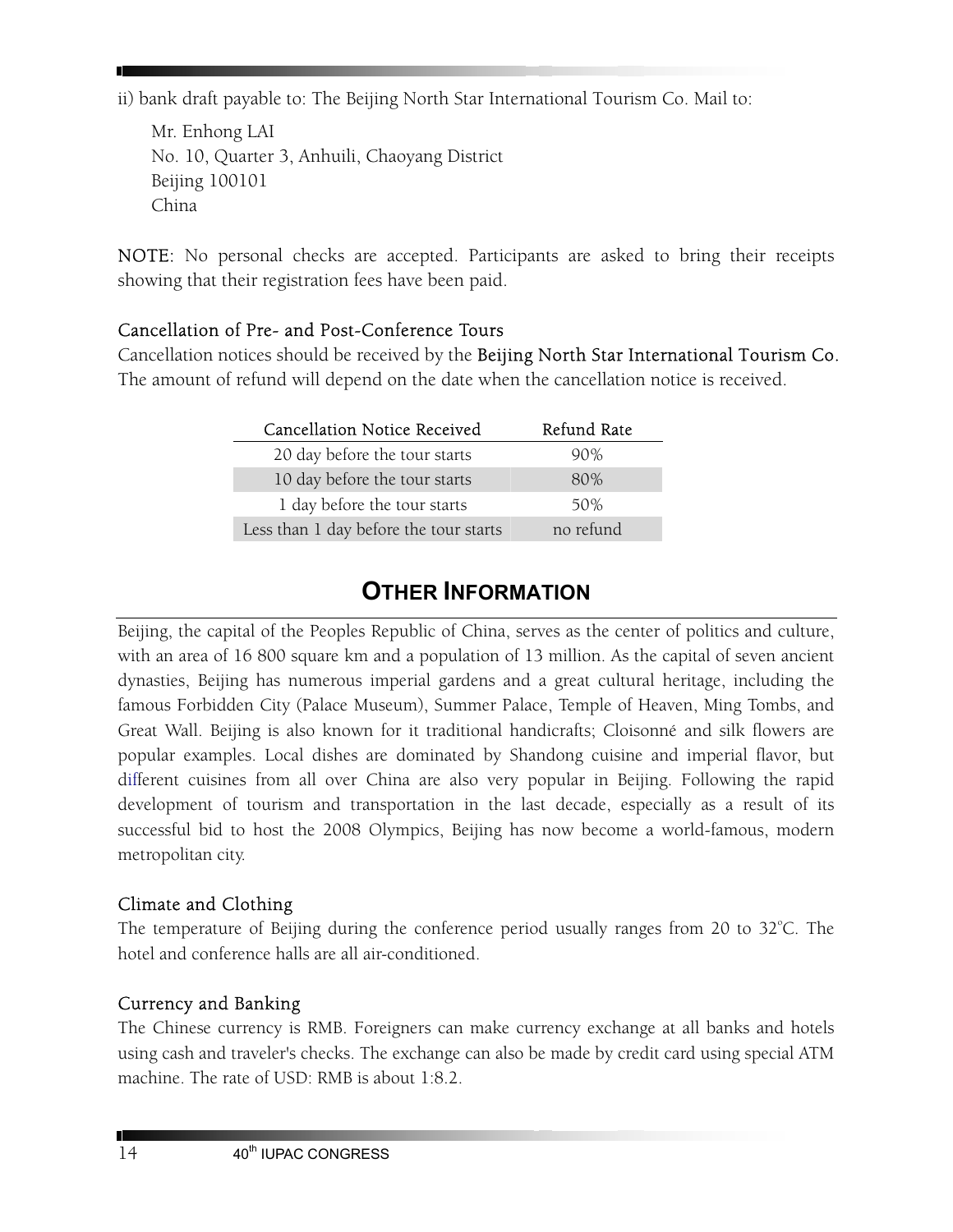#### **Secretariat**

Correspondence and submission of papers should be addressed to the Secretariat of IUPAC-2005:

Professor Xibai QIU Secretary of IUPAC-2005 C/O Chinese Chemical Society PO Box 2709, Beijing, 100080, China Tel: +86-10-62568157, +86-10-62564020 Fax: +86-10-62568157 E-mail: qiuxb@iccas.ac.cn Conference Web site: <www.ccs.ac.cn/IUPAC2005.htm> or <www.iupac-congress05.org.cn>

#### **Hotels**

#### Beijing Continental Grand Hotel

Ms. Chao Chen Sales Manager, Beijing Continental Grand Hotel 8, Beichen Dong Rd., Chaoyang Dist, Beijing 100101, China Tel: +86-10-84972323; Fax: +86-10-84983085 E-mail: chenchao6439@vip.sina.com Web site: <www.bcghotel.com>

#### Crowne Plaza Park View Wuzhou Beijing

Ms. Emily Wang Wei Director of Marketing, Crowne Plaza Park View Wuzhou Beijing 8, Beichen Dong Rd., Chaoyang Dist, Beijing 100101, China Tel: +86-10-84982288 ext 7338; Fax: +86-10-64993180 E-mail: emilywang@cpparkviewbj.com Web site: <www.parkview.crowneplaza.com>

#### Beijing Foreign Experts Building

Mr. Jia Wang Beijing Foreign Experts Building No.8 Hua Yan Bei Li, Chaoyang Beijing 100029, China Tel: +86-10-82858888 ext; Fax: +86-10-82858086 E-mail: heartatch@yahu.com.cn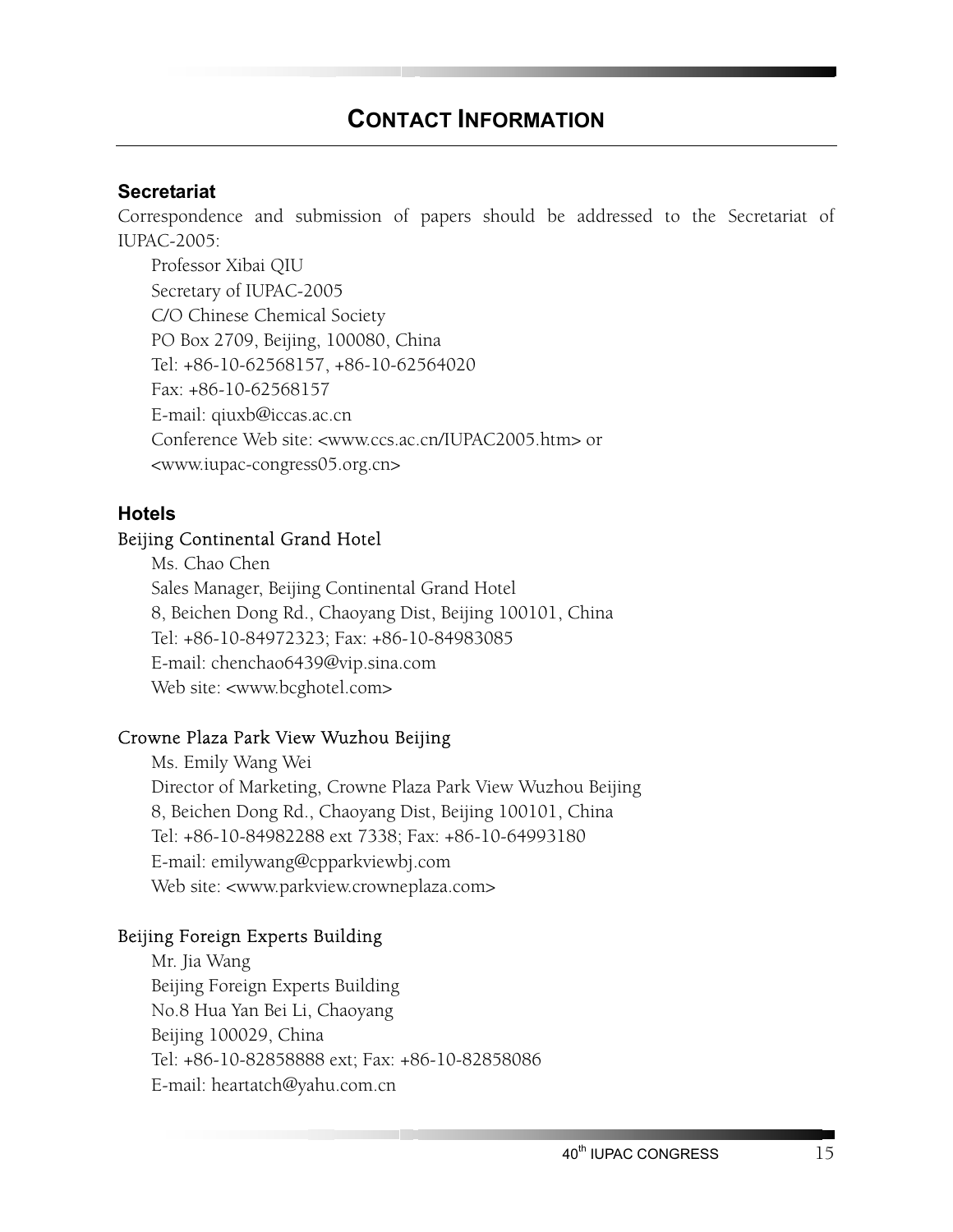#### Beijing Tibet Hotel

Mr. Huanqing Liu Sales Manger, Beijing Tibet Hotel No. 118 Beisanhuan Dong Road Beijing 100029, China Tel: +86-10-64981133 ext 8310; Fax: +86-10-64978751 E-mail: sales@tibethotel.com.cn

## National Jude Hotel

Mr. Jianguo Dong Sales Manager, National Jude Hotel No. 19 Huizhongli YaYunCun, Chaoyang District Beijing 100101, China Tel: +86-10-64969988; Fax: +86-10-64973588 E-mail: fy628@hotmail.com

### Yayuncun Hotel

Ms. Fuman Cao Yayuncun Hotel 8 BeiSihuan Zhong Road, Beijing 100101, China Tel: +86-10-6499 2828; Fax: +86-10-8498 0366 E-mail: caofuman@sina.com

### Huiyuan International Apartment

Ms. Younan Li Huiyuan International Apartment No. 8 Anli Road Building E. Andingmen Wai Beijing 100101, China Tel: +86-10-84980536; Fax: +86-10-84980536 E-mail: cindygou0330@sina.com

### **Tours**

For more information on tours please contact: Mr. Enhong Lai Manager, Beijing North Star International Tourism Co. No. 10, Quarter 3, Anhuili, Chaoyang District Beijing 100101, China Tel: +86-10-64910680, 64973855; Fax: +86-10-64910691 E-mail: ytb@bnsit.com Web site: <www.bnsit.com>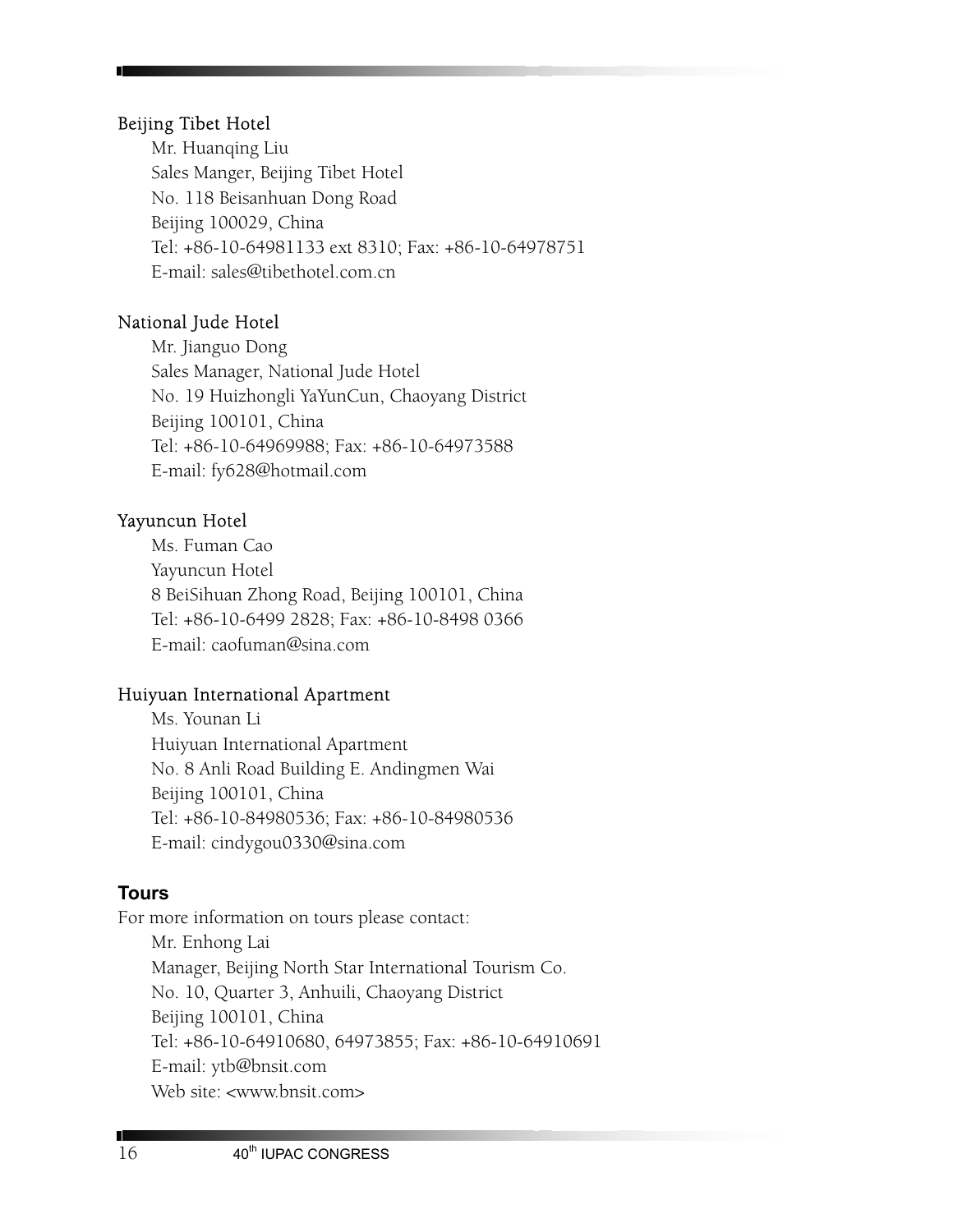| 40th IUPAC CONGRESS                                     |                                                                                                                                                                                                                                | <b>Secretariat use only</b> |
|---------------------------------------------------------|--------------------------------------------------------------------------------------------------------------------------------------------------------------------------------------------------------------------------------|-----------------------------|
| 14-19 August 2005, Beijing, China                       |                                                                                                                                                                                                                                | Reg. No.                    |
| REGISTRATION FORM (FORM A)                              |                                                                                                                                                                                                                                |                             |
| Title: Prof. _Dr. _Mr. _Ms. _Miss                       |                                                                                                                                                                                                                                |                             |
|                                                         |                                                                                                                                                                                                                                |                             |
|                                                         | First Name: 1000 and 2000 and 2000 and 2000 and 2000 and 2000 and 2000 and 2000 and 2000 and 2000 and 2000 and 2000 and 2000 and 2000 and 2000 and 2000 and 2000 and 2000 and 2000 and 2000 and 2000 and 2000 and 2000 and 200 |                             |
|                                                         | Middle Name: 1988 Manual Manual Middle Name: 1988 Middle Name: 1988 Middle Name: 1988 Middle Name: 1988 Middle                                                                                                                 |                             |
|                                                         |                                                                                                                                                                                                                                |                             |
|                                                         | Mailing Address: _Office _Home (check one)                                                                                                                                                                                     |                             |
|                                                         | City___________________________________Country__________________________________                                                                                                                                               |                             |
|                                                         |                                                                                                                                                                                                                                |                             |
|                                                         |                                                                                                                                                                                                                                |                             |
|                                                         |                                                                                                                                                                                                                                |                             |
| ____I plan to attend the Conference                     |                                                                                                                                                                                                                                |                             |
|                                                         | ____I plan to attend the Conference and present ___ papers                                                                                                                                                                     |                             |
|                                                         | in oral form _____in poster form, in Session ______                                                                                                                                                                            |                             |
|                                                         | I need (number)_____ Banquet Ticket(s) _________ I don't need Banquet Tickets                                                                                                                                                  |                             |
|                                                         |                                                                                                                                                                                                                                |                             |
|                                                         |                                                                                                                                                                                                                                |                             |
|                                                         |                                                                                                                                                                                                                                |                             |
| Please check as appropriate:<br>Provisionally entitled: |                                                                                                                                                                                                                                |                             |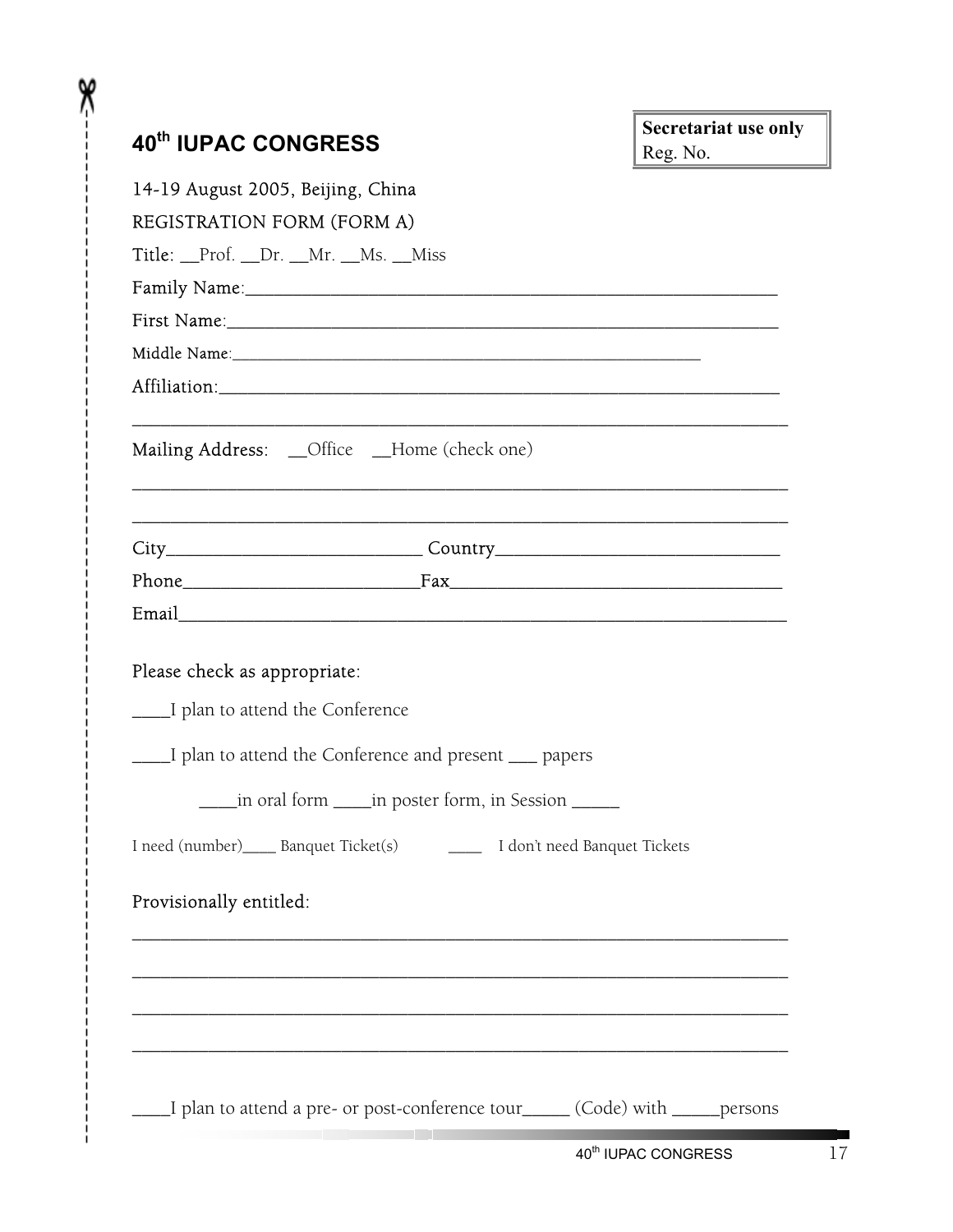#### Accompanying Persons

|           | Family Name | First Name | Middle Name |
|-----------|-------------|------------|-------------|
|           | $Mr.$ Ms.   |            |             |
| $Mr.$ Ms. |             |            |             |
| $Mr.$ Ms. |             |            |             |
|           |             |            |             |

Registration Fee (check category and enter the amount to be paid USD\_\_\_\_\_\_\_\_\_)

| <b>Participants</b>         | Before 1 April 2005 | After 1 April 2005 | Amount<br>to be paid |
|-----------------------------|---------------------|--------------------|----------------------|
| <b>Active Participants</b>  | <b>USD 400</b>      | <b>USD 480</b>     | USD                  |
| <b>IUPAC Affiliates</b>     | <b>USD 360</b>      | <b>USD 435</b>     | USD                  |
| <b>GA Participants</b>      | <b>USD 100</b>      | <b>USD 450</b>     | USD.                 |
| Students                    | <b>USD 240</b>      | <b>USD 310</b>     | USD                  |
| <b>Accompanying Persons</b> | <b>USD 200</b>      | USD 240            | USE                  |

## Please return this Form to

Prof. Xibai Qiu Secretary of IUPAC-2005 c/o Chinese Chemical Society PO Box 2709 Beijing 100080 China Tel: +86-10-62568157, 62564020 Fax: +86-10-62568157 E-mail: qiuxb@iccas.ac.cn

by 1 April 2005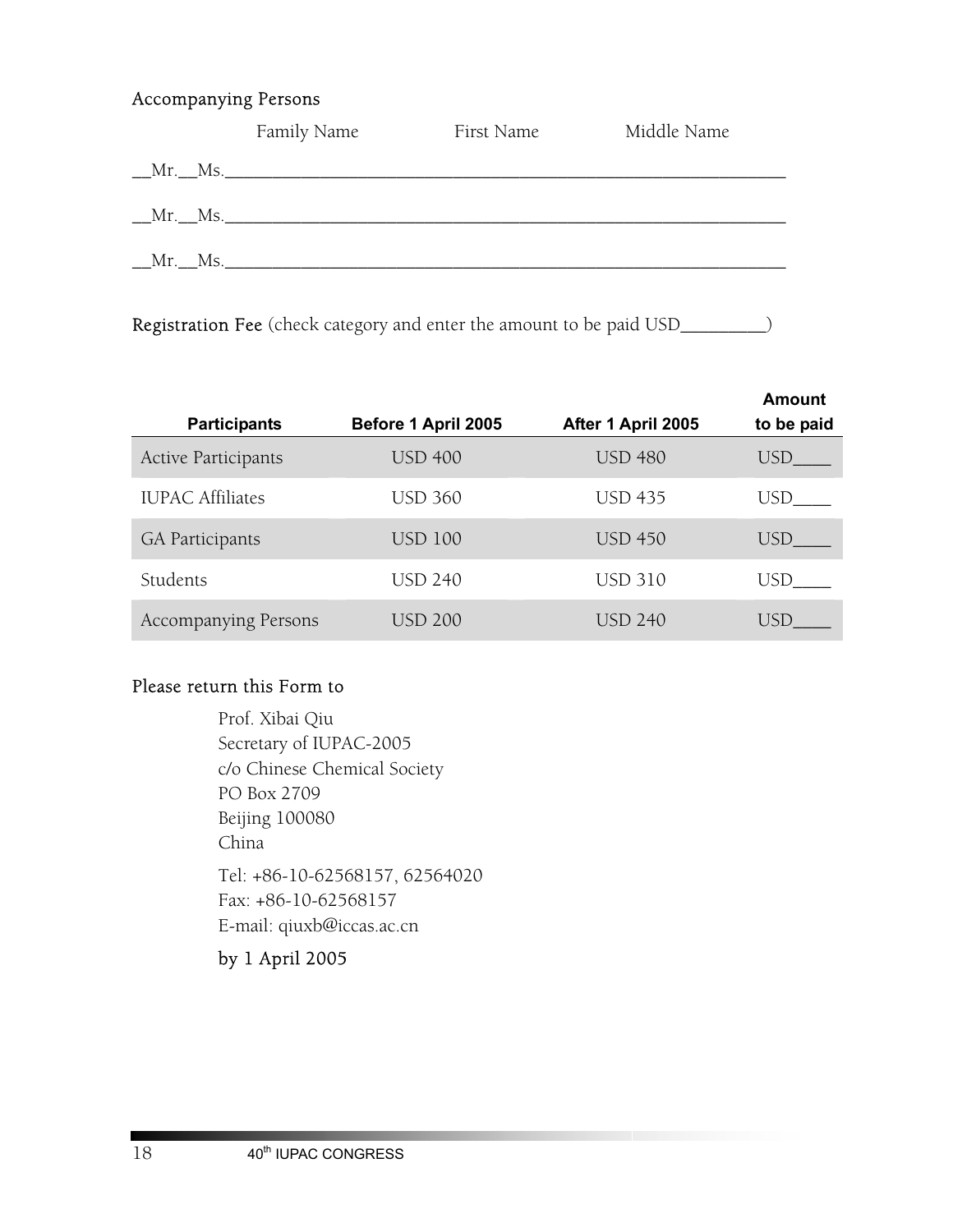## **40th IUPAC CONGRESS**

X

## **Secretariat use only**  Reg. No.

## 14-19 August 2005, Beijing, China HOTEL RESERVATION FORM (FORM B)

| Name:                                                                                                          |                                                                        | Sex:        | Male         | Female        |  |
|----------------------------------------------------------------------------------------------------------------|------------------------------------------------------------------------|-------------|--------------|---------------|--|
|                                                                                                                |                                                                        | Rate*       |              | <b>Choose</b> |  |
| <b>Hotel</b>                                                                                                   | <b>Class</b>                                                           | (USD)/night | <b>Note</b>  | Hotel √       |  |
| Beijing                                                                                                        | standard room, single occupancy                                        | 85/room     | A            |               |  |
| Continental Grand<br>Hotel                                                                                     | standard room, double occupancy                                        | 93/room     | A            |               |  |
|                                                                                                                | superior room, single occupancy                                        | $110$ /room | A            |               |  |
| Crowne Plaza Park<br>View Wuzhou                                                                               | superior room, double occupancy                                        | 126/room    | A            |               |  |
|                                                                                                                | deluxe Room, single occupancy                                          | 120/room    | A            |               |  |
| Beijing                                                                                                        | deluxe Room, double occupancy                                          | 136/room    | A            |               |  |
|                                                                                                                | club superior room, single occupancy                                   | 135/room    | A            |               |  |
|                                                                                                                | club superior room, double occupy                                      | 151/room    | A            |               |  |
|                                                                                                                | standard room, single occupancy                                        | 56/room     | A            |               |  |
| Beijing Foreign                                                                                                | standard room, double occupancy                                        | 61/room     | A            |               |  |
| <b>Experts Building</b>                                                                                        | suite, single occupancy (1 large bed)                                  | 75/room     | A            |               |  |
|                                                                                                                | suite, double occupancy (1 large bed)                                  | 80/room     | А            |               |  |
| Beijing Tibet Hotel                                                                                            | standard room                                                          | 52/room     | A            |               |  |
|                                                                                                                | luxurious room(1 large bed)                                            | 65/room     | A            |               |  |
|                                                                                                                | standard room, single occupancy                                        | 60/room     | A            |               |  |
| National Jude                                                                                                  | standard room, double occupancy                                        | 65/room     | A            |               |  |
| Hotel                                                                                                          | business room, single occupancy                                        | 65/room     | A            |               |  |
|                                                                                                                | business room, double occupancy                                        | 70/room     | A            |               |  |
| Yayuncun Hotel                                                                                                 | standard room                                                          | 44/room     | <sub>B</sub> |               |  |
| Huiyuan<br>International<br>Apartment                                                                          | Two or three rooms in one suite, one<br>or two beds in one room        | 20/person   | B            |               |  |
|                                                                                                                | Arrival date: _________, Departure date: ___________, for _____ night. |             |              |               |  |
|                                                                                                                |                                                                        |             |              |               |  |
| Land Theorem and Secondary Control of the special meals Land Theorem and Theorem and Theorem and Theorem and T |                                                                        |             |              |               |  |
|                                                                                                                |                                                                        |             |              |               |  |
| I agree to pay a one-day deposit.                                                                              |                                                                        |             |              |               |  |
|                                                                                                                |                                                                        |             |              |               |  |
| [A] Please return this Form to the Hotel directly.<br>Note:                                                    |                                                                        |             |              |               |  |
| [B] Please return this Form to the Congress Secretariat.                                                       |                                                                        |             |              |               |  |
|                                                                                                                |                                                                        |             |              |               |  |

**See reverse for contact information.**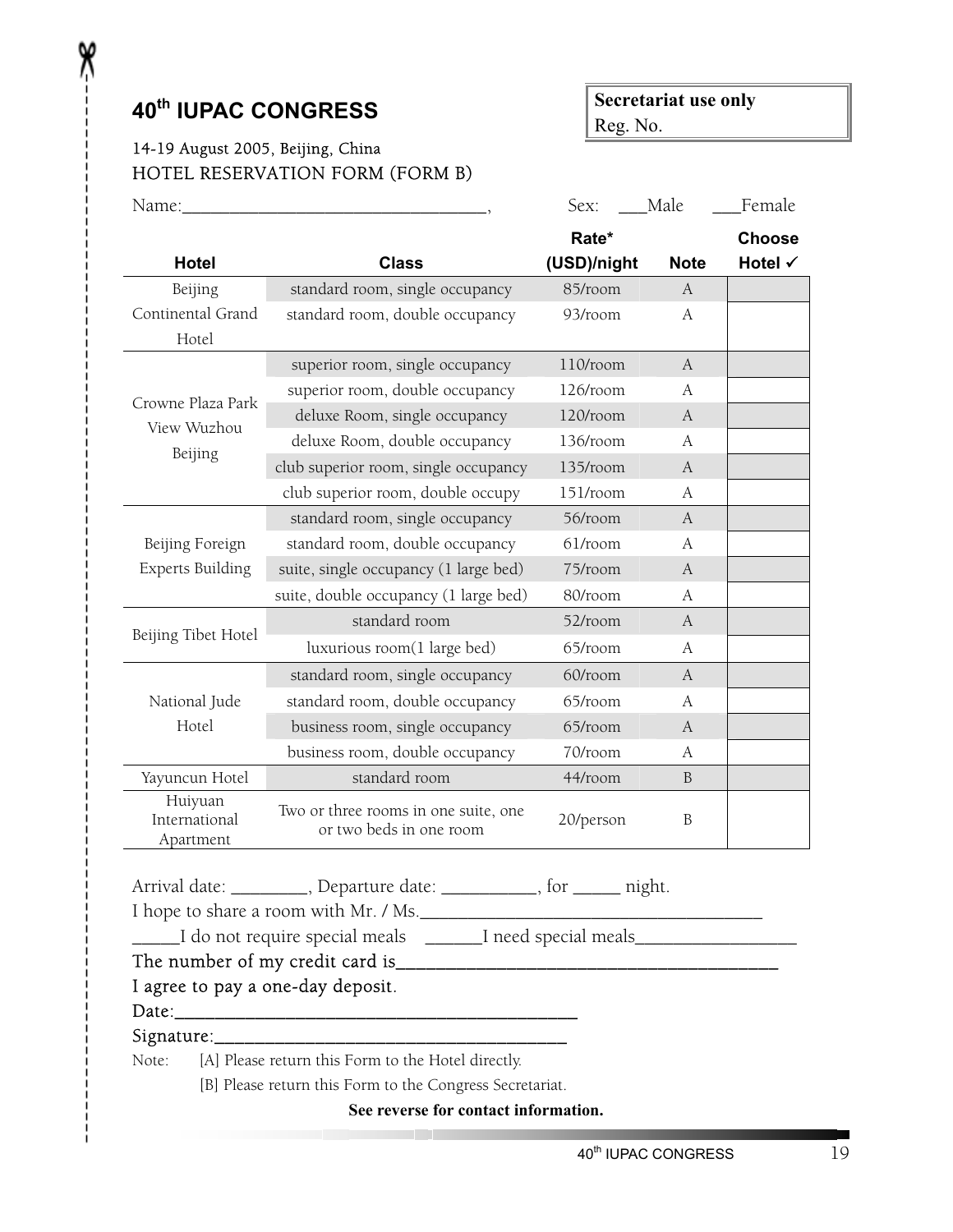## **Hotel Contact Information:**

## Beijing Continental Grand Hotel

Ms. Chao Chen, Sales Manager, Beijing Continental Grand Hotel 8, Beichen Dong Rd., Chaoyang Dist, Beijing 100101, China Tel: +86-10-84972323, Fax: +86-10-84983085, E-mail: chenchao6439@vip.sina.com

## Crowne Plaza Park View Wuzhou Beijing

Ms. Emily Wang Wei, Director of Marketing, Crowne Plaza Park View Wuzhou Beijing 8, Beichen Dong Rd., Chaoyang Dist, Beijing 100101, China Tel: +86-10-84982288 ext 7338, Fax: +86-10-64993180, E-mail: emilywang@cpparkviewbj.com

## Beijing Foreign Experts Building

Mr. Jia Wang, Beijing Foreign Experts Building NO.8 Hua Yan Bei Li, Chaoyang, Beijing 100029, China Tel: +86-10-82858888 ext, Fax: +86-10-82858086 E-mail: heartatch@yahu.com.cn

## Beijing Tibet Hotel

Mr. Huanqing Liu, Sales Manger, Beijing Tibet Hotel, No. 118 Beisanhuan Dong Road, Beijing 100029, China Tel: +86-10-64981133 ext 8310, Fax: +86-10-64978751, E-mail: sales@tibethotel.com.cn

## National Jude Hotel

Mr. Jianguo Dong, Sales Manager, National Jude Hotel No. 19 Huizhongli YaYunCun, Chaoyang District Beijing 100101, China, Tel: +86-10-64969988, Fax: +86-10-64973588 E-mail: fy628@hotmail.com

## Congress Secretariat

Prof. Xibai Qiu, Secretary of IUPAC-2005,c/o Chinese Chemical Society PO Box 2709, Beijing 100080, China Tel: +86-10-62568157, 62564020, Fax: +86-10-62568157 E-mail: qiuxb@iccas.ac.cn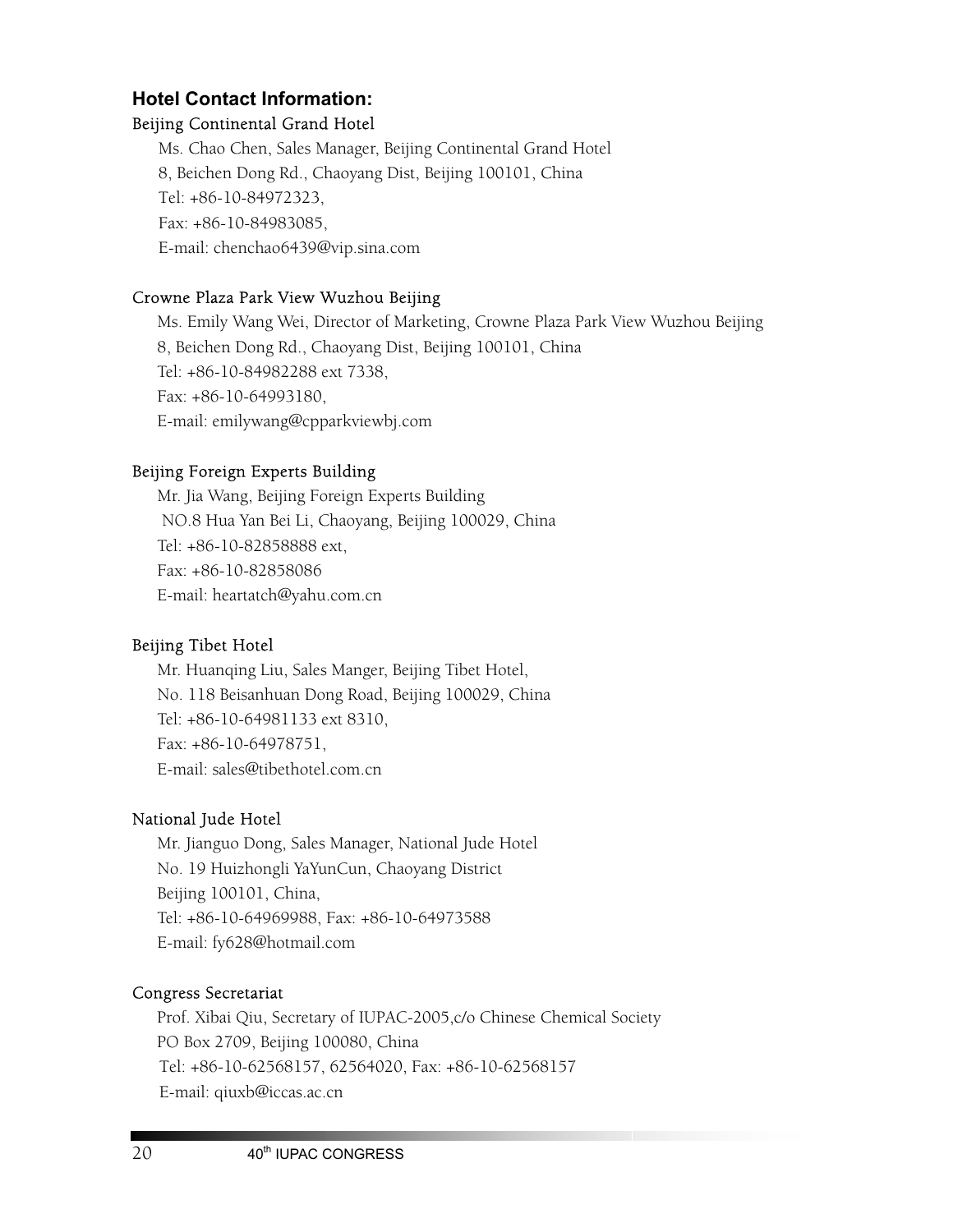| 40 <sup>th</sup> IUPAC CONGRESS<br>14-19 August 2005, Beijing, China                                      |  |                                                        |  | <b>Secretariat use only</b><br>Reg. No. |  |
|-----------------------------------------------------------------------------------------------------------|--|--------------------------------------------------------|--|-----------------------------------------|--|
|                                                                                                           |  |                                                        |  |                                         |  |
| VISA APPLICATION FORM (FORM C)                                                                            |  |                                                        |  |                                         |  |
|                                                                                                           |  |                                                        |  |                                         |  |
|                                                                                                           |  |                                                        |  |                                         |  |
| Sex ____Male ____Female                                                                                   |  |                                                        |  |                                         |  |
|                                                                                                           |  |                                                        |  |                                         |  |
|                                                                                                           |  |                                                        |  |                                         |  |
|                                                                                                           |  |                                                        |  |                                         |  |
| Accompanying persons                                                                                      |  |                                                        |  |                                         |  |
| Family Name First Name Sex Date of Birth Passport Number Nationality                                      |  |                                                        |  |                                         |  |
| 1)                                                                                                        |  |                                                        |  |                                         |  |
|                                                                                                           |  |                                                        |  |                                         |  |
|                                                                                                           |  |                                                        |  |                                         |  |
| 2)                                                                                                        |  |                                                        |  |                                         |  |
| 3)                                                                                                        |  |                                                        |  |                                         |  |
| $\left\langle \phi \right\rangle$<br>At which Chinese Embassy or Consulate do you wish to apply for visa? |  |                                                        |  |                                         |  |
|                                                                                                           |  |                                                        |  |                                         |  |
|                                                                                                           |  |                                                        |  |                                         |  |
| Where & when you wish to visit in China?<br>City Host (Name & Unit) Address & Tel No.<br>Date             |  |                                                        |  |                                         |  |
|                                                                                                           |  |                                                        |  |                                         |  |
|                                                                                                           |  |                                                        |  |                                         |  |
|                                                                                                           |  |                                                        |  |                                         |  |
|                                                                                                           |  |                                                        |  |                                         |  |
| Please return this form to:                                                                               |  |                                                        |  |                                         |  |
|                                                                                                           |  |                                                        |  |                                         |  |
| Prof. Xibai Qiu<br>Secretary of IUPAC-2005                                                                |  | Tel: +86-10-62568157, 62564020<br>Fax: +86-10-62568157 |  |                                         |  |
| c/o Chinese Chemical Society                                                                              |  | E-mail: qiuxb@iccas.ac.cn                              |  |                                         |  |

X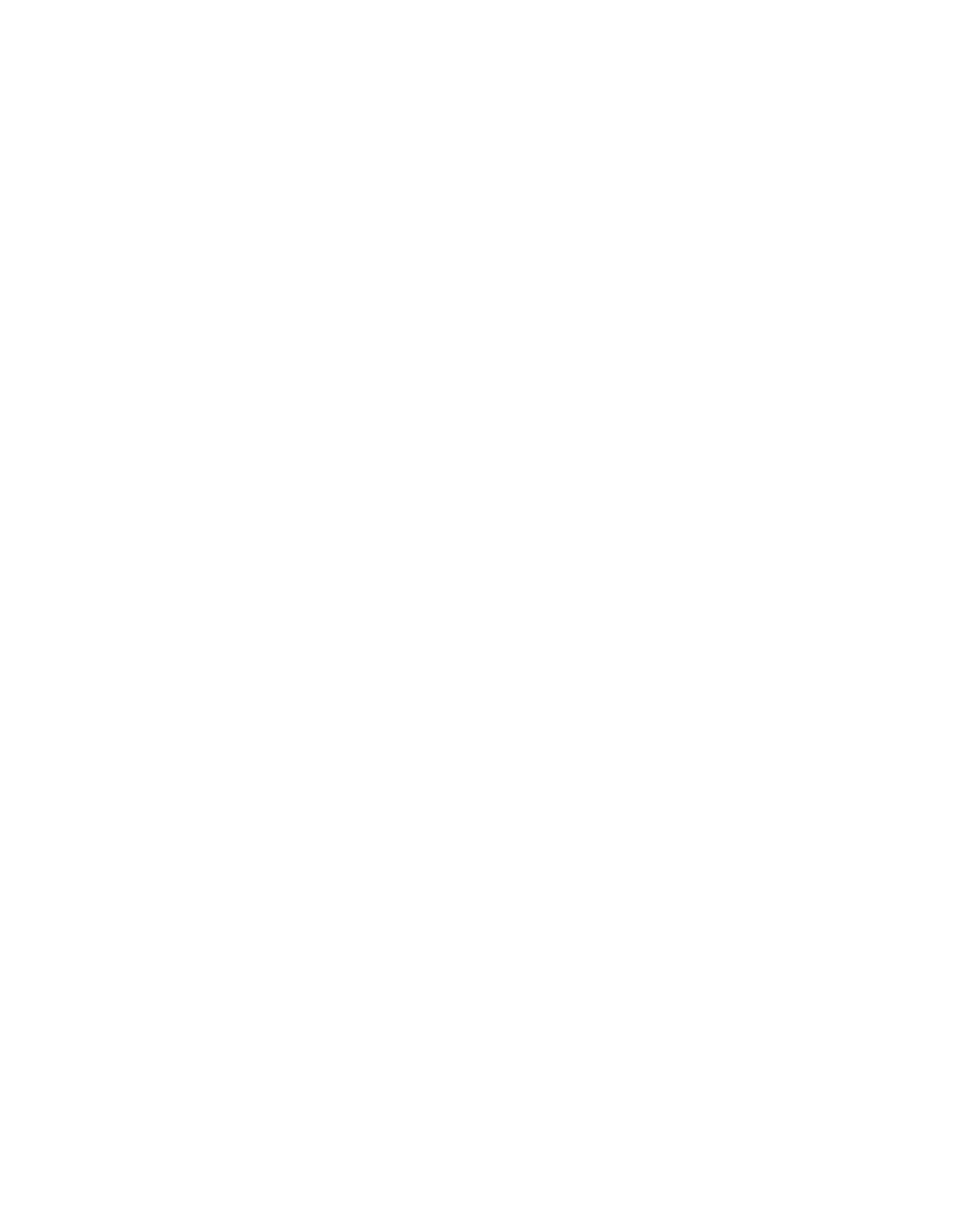## **40th IUPAC CONGRESS**

X

| <b>Secretariat use only</b> |  |
|-----------------------------|--|
| Reg. No.                    |  |

## 14-19 August 2005, Beijing, China

## CONFERENCE TOUR RESERVATION FORM (FORM D)

## Please refer to the Second Circular for details.

|              |                 |               | Sex: __Male __Female                   |
|--------------|-----------------|---------------|----------------------------------------|
|              |                 |               |                                        |
| Type of Tour | Price/Person    | No. of Person | Amount to be Paid                      |
| $PT-1$       | <b>USD 795</b>  |               |                                        |
|              | <b>USD 930</b>  |               |                                        |
| $PT-2$       | <b>USD 925</b>  |               |                                        |
|              | <b>USD 1025</b> |               |                                        |
| $PT-3$       | <b>USD 1355</b> |               |                                        |
|              | <b>USD 1585</b> |               |                                        |
| $PT-4$       | <b>USD 1045</b> |               |                                        |
|              | <b>USD 1175</b> |               |                                        |
| $PC-1$       | <b>USD 115</b>  |               |                                        |
|              | <b>USD 135</b>  |               |                                        |
|              | Total           |               | $\begin{tabular}{c} USD \end{tabular}$ |

If fewer than 10 persons join the tour, I will \_\_\_ pay the additional fee, \_\_\_ change the tour, or \_\_\_cancel the tour reservation.